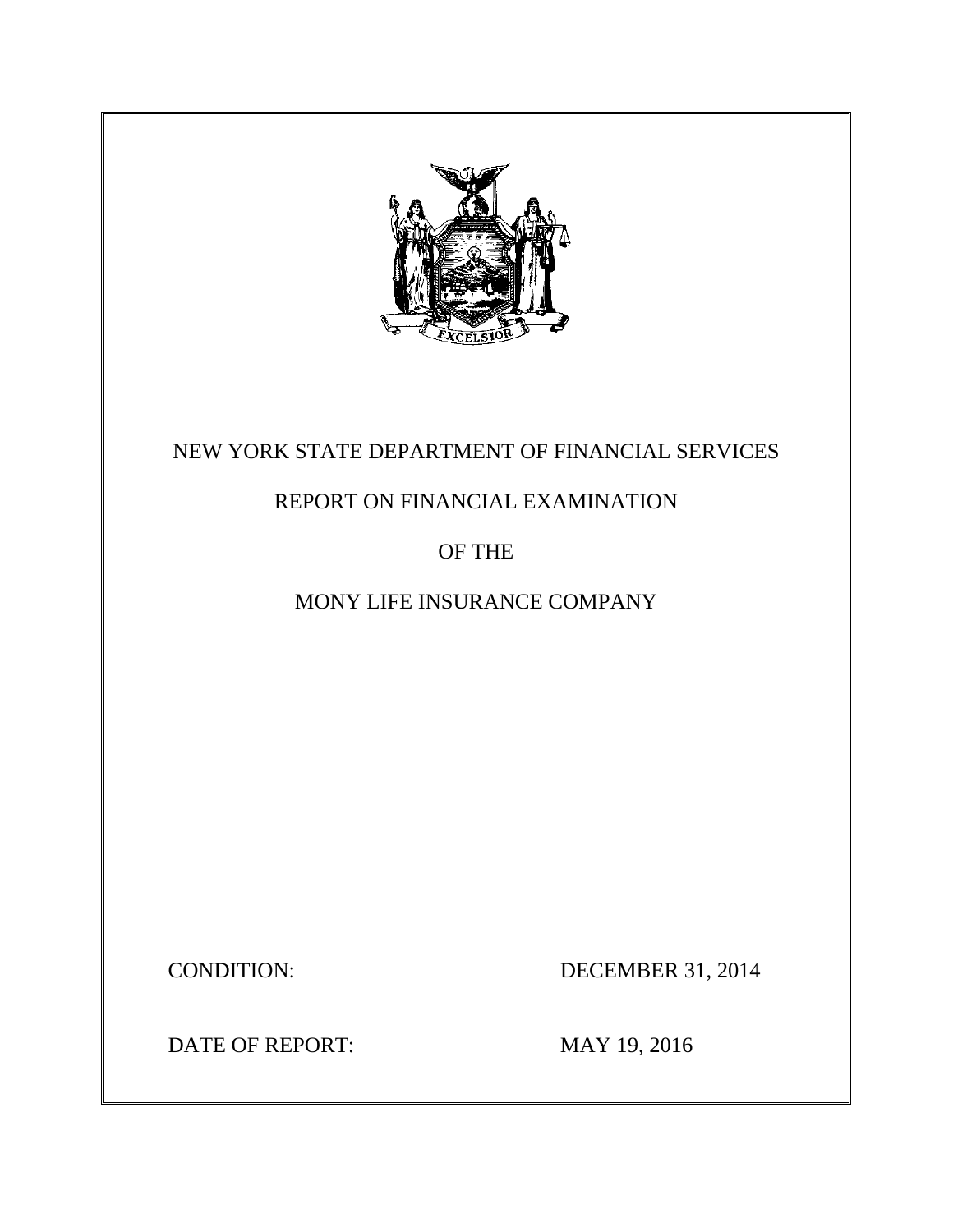### NEW YORK STATE DEPARTMENT OF FINANCIAL SERVICES

### REPORT ON FINANCIAL EXAMINATION

### OF THE

## MONY LIFE INSURANCE COMPANY

## AS OF

### DECEMBER 31, 2014

DATE OF REPORT: MAY 19, 2016

**EXAMINER:** 

MARY B. PACKARD, CPA, CFE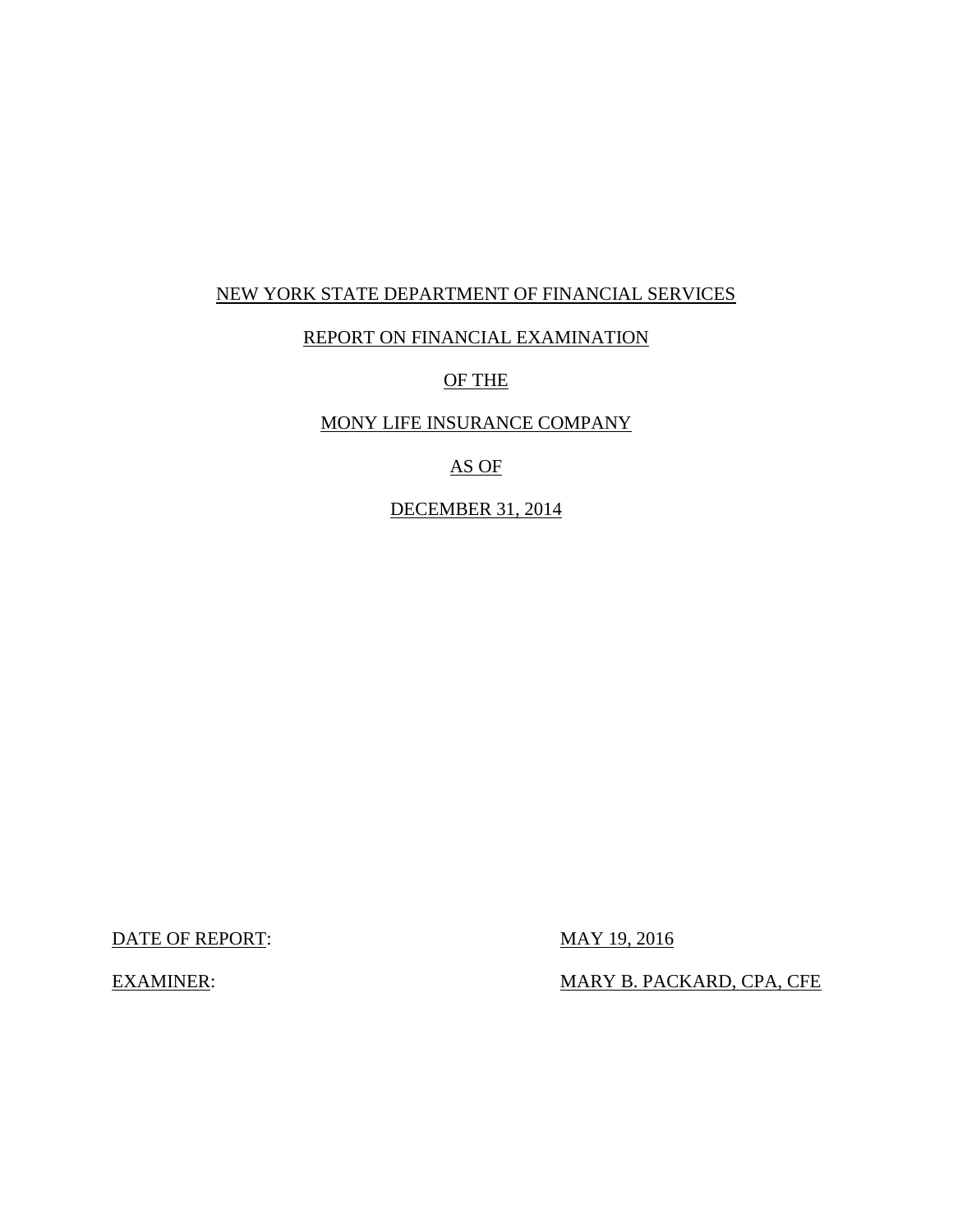## TABLE OF CONTENTS

| <b>ITEM</b>      |                                     | PAGE NO.       |
|------------------|-------------------------------------|----------------|
| 1.               | Executive summary                   | $\overline{2}$ |
| 2.               | Scope of examination                | 3              |
| 3.               | Description of Company              | 5              |
|                  | A. History                          | 5              |
|                  | B. Holding company                  | 6              |
|                  | C. Organizational chart             | 7              |
|                  | D. Service agreements               | 8              |
|                  | E. Management                       | 9              |
| $\overline{4}$ . | Territory and plan of operations    | 11             |
|                  | A. Statutory and special deposits   | 11             |
|                  | <b>B.</b> Direct operations         | 11             |
|                  | C. Reinsurance                      | 12             |
| 5.               | Significant operating results       | 13             |
| 6.               | <b>Financial statements</b>         | 17             |
|                  | A. Independent accountants          | 17             |
|                  | <b>B.</b> Net admitted assets       | 18             |
|                  | C. Liabilities, capital and surplus | 19             |
|                  | D. Condensed summary of operations  | 20             |
|                  | E. Capital and surplus account      | 21             |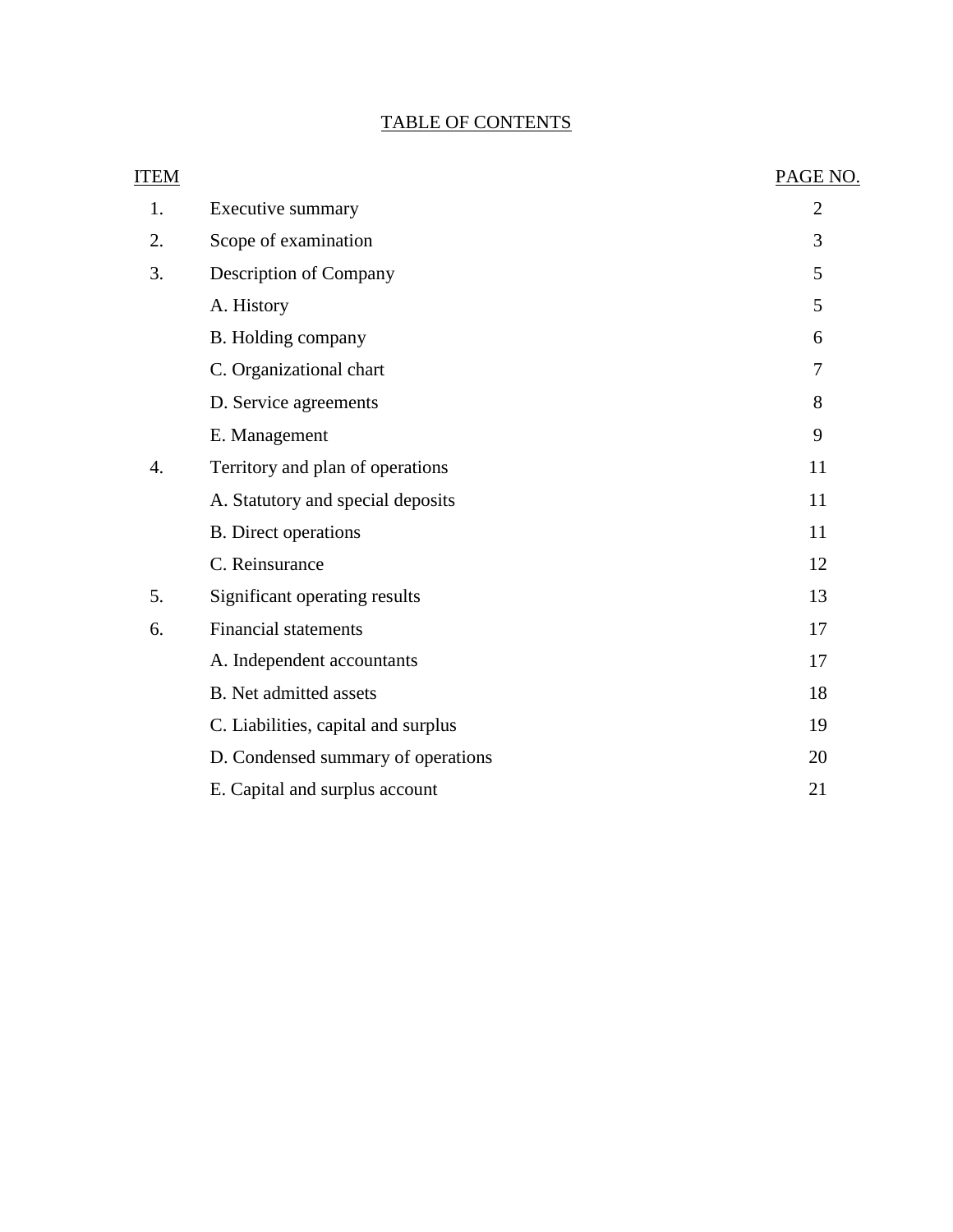

## NEW YORK STATE DEPARTMENT<sub>of</sub> **FINANCIAL SERVICES**

Andrew M. Cuomo **Maria T. Vullo** Maria T. Vullo Governor **Acting Superintendent** Acting Superintendent

May 20, 2016

Honorable Maria T. Vullo Acting Superintendent of Financial Services New York, New York 10004

Madam:

 In accordance with instructions contained in Appointment No. 31288, dated July 1, 2015 and annexed hereto, an examination has been made into the condition and affairs of MONY Life at 2801 Highway 280 South, Birmingham, AL 35223. The Company's home office is located at Insurance Company, hereinafter referred to as "the Company," at its administrative office located 5788 Widewaters Parkway, Syracuse, NY 13214.

 Wherever "Department" appears in this report, it refers to the New York State Department of Financial Services.

The report indicating the results of this examination is respectfully submitted.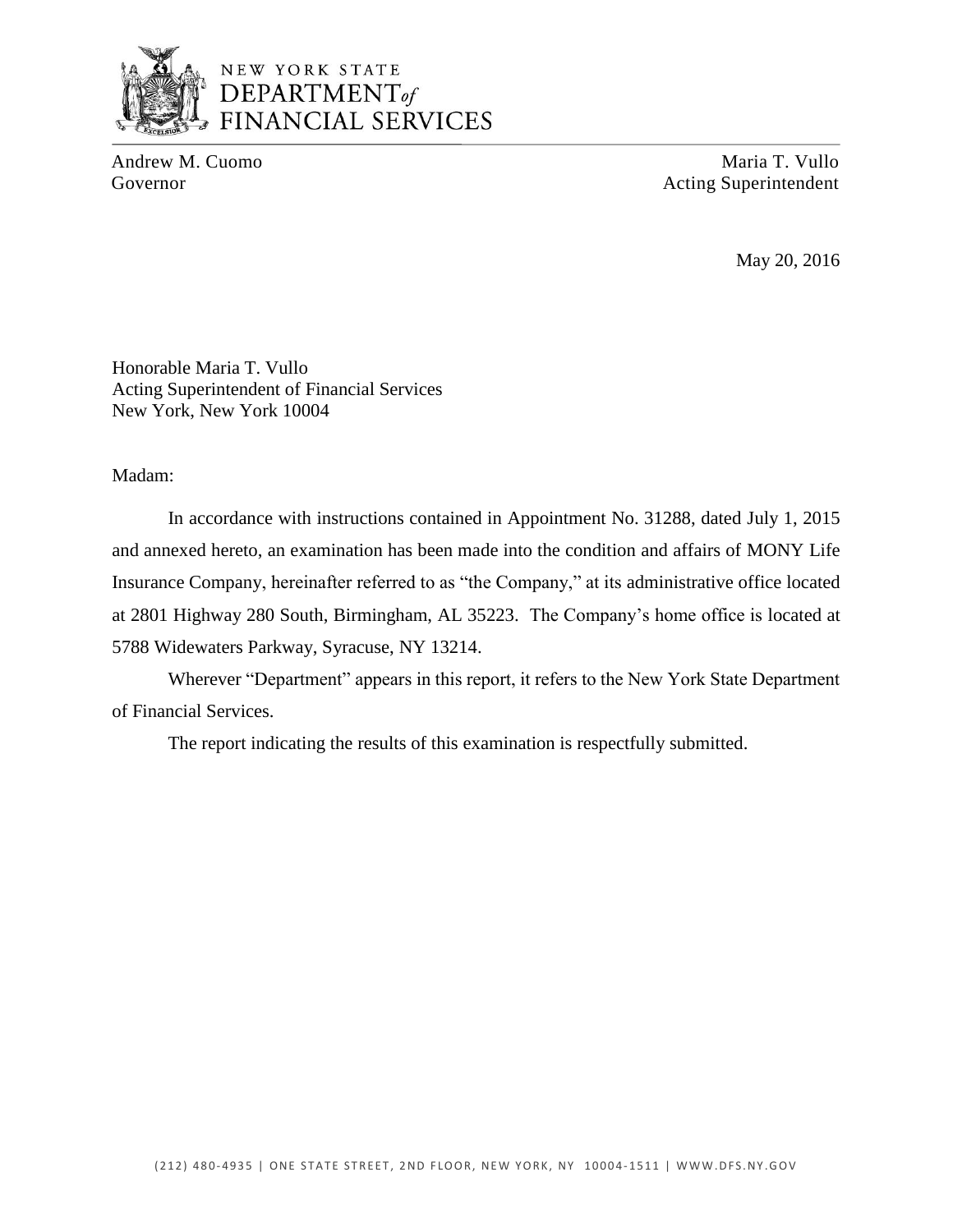#### 1. EXECUTIVE SUMMARY

<span id="page-4-0"></span>The material comments contained in this report are summarized below.

- On October 1, 2013, Protective Life Insurance Company purchased the Company from AXA Financial, Inc. and AXA Equitable Financial Services, LLC*.*
- On February 1, 2015, Protective Life Corporation, immediate parent of Protective Life Insurance Company and ultimate parent of the Company, was acquired by Dai-ichi Life Insurance Company, Limited, a kabushiki kaisha (publically traded company) organized under the laws of Japan.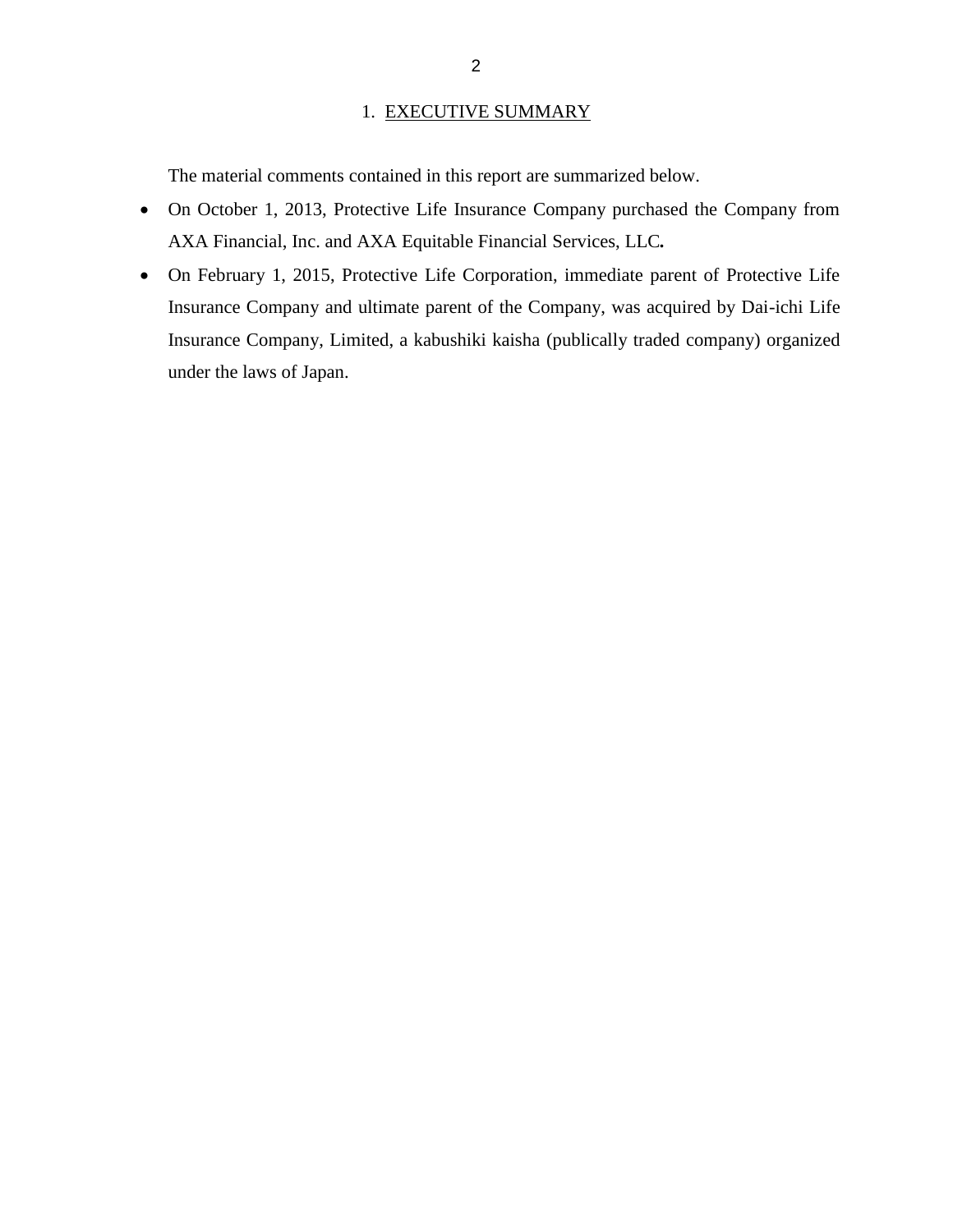#### 2. SCOPE OF EXAMINATION

<span id="page-5-0"></span> *Financial Condition Examiners Handbook, 2015 Edition* (the "Handbook")*.* The examination covers the four-year period from January 1, 2011 to December 31, 2014. The examination was conducted observing the guidelines and procedures in the Handbook and, where deemed appropriate by the examiner, transactions occurring subsequent to December 31, 2014 but prior to The examination of the Company was a full scope examination as defined in the *NAIC*  the date of this report (i.e., the completion date of the examination) were also reviewed.

 examiner's assessment of risk in the insurer's operations and utilizing that evaluation in formulating the nature and extent of the examination. The examiner planned and performed the examination to evaluate the current financial condition as well as identify prospective risks that may threaten the future solvency of the insurer. The examiner identified key processes, assessed mitigate those risks. The examination also included assessing the principles used and significant estimates made by management, evaluating the overall financial statement presentation, and Statutory Accounting Principles as adopted by the Department, and annual statement instructions. The examination was conducted on a risk focused basis in accordance with the provisions of the Handbook published by the National Association of Insurance Commissioners ("NAIC"). The Handbook guidance provides for the establishment of an examination plan based on the the risks within those processes and evaluated the internal control systems and procedures used to determining management's compliance with New York statutes and Department guidelines,

 The examination was conducted as a Group Examination in conjunction with the examinations of Protective Life Insurance Company ("PLIC"), a Tennessee domestic insurer, West Coast Life Insurance Company (WCL), a Nebraska domestic insurer and Protective Life and Annuity Insurance Company ("PLAIC"), an Alabama domestic insurer. The examination was called by the Tennessee Department of Commerce and Insurance ("TNDCI") in accordance with the Handbook guidelines, through the NAIC's Financial Examination Electronic Tracking System ("FEETS"). The TNDCI served as the lead with Alabama, Nebraska and New York participating. Since the lead and participating states are all accredited by the NAIC, all states deemed it appropriate to rely on each other's work.

 environment were utilized to develop the examination approach. The Company's risks and Information about the Company's organizational structure, business approach and control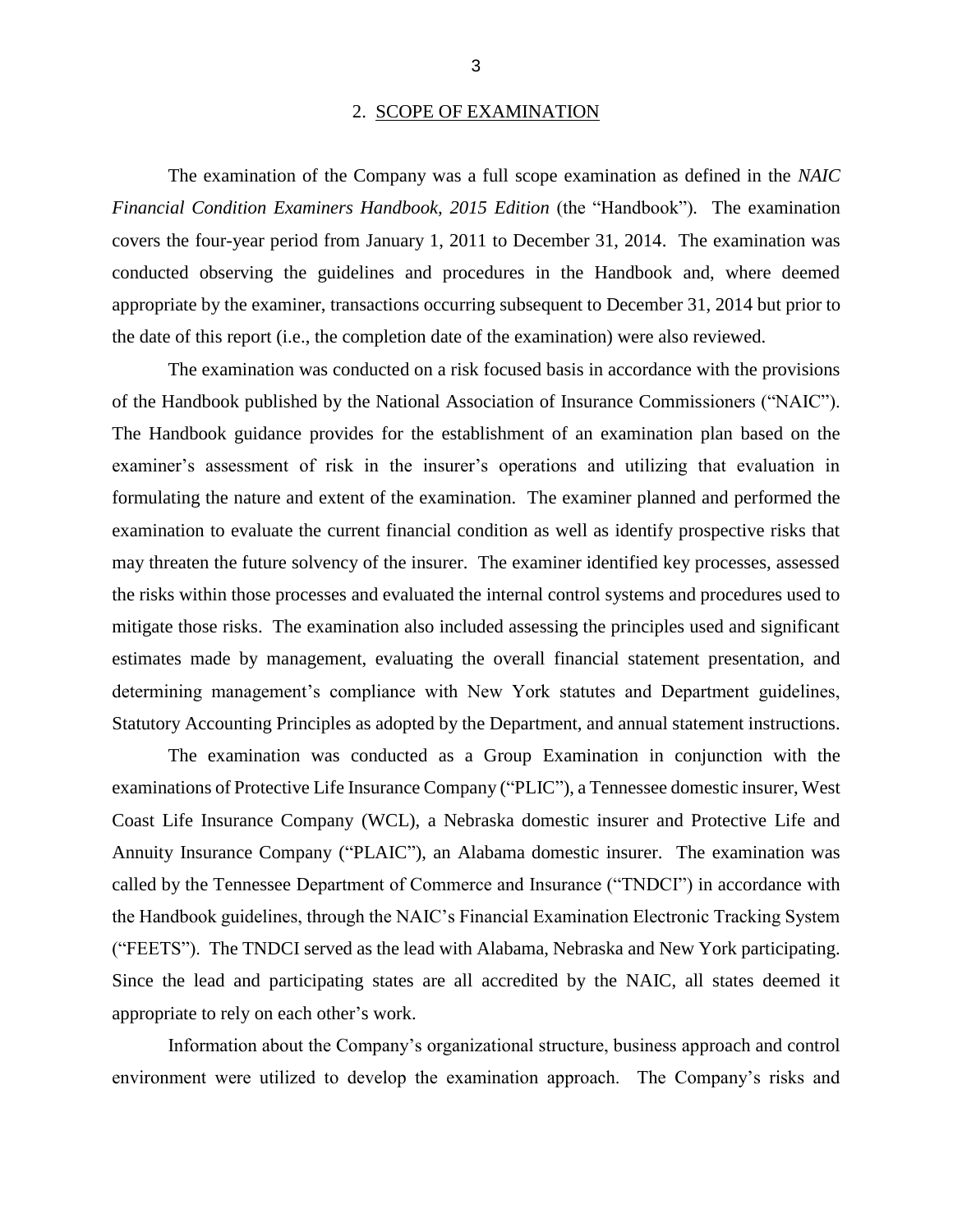management activities were evaluated incorporating the NAIC's nine branded risk categories. These categories are as follows:

- Pricing/Underwriting
- Reserving
- Operational
- Strategic
- Credit
- Market
- Liquidity
- Legal
- Reputational

 The Company was audited annually, for the years 2011 through 2014, by the accounting firm of PricewaterhouseCoopers, LLP. The Company received an unqualified opinion in all years under examination. Certain audit work papers of the accounting firm were reviewed and relied upon in conjunction with this examination. PLIC, the Company's immediate parent, has an ("MAR"). Where applicable, SOX and MAR work papers and reports were reviewed and portions internal audit department which was given the task of assessing the internal control structure and compliance with the Sarbanes-Oxley Act of 2002 ("SOX") and with the NAIC Model Audit Rule were relied upon for this examination.

The examiner reviewed the prior report on examination which did not contain any violations, recommendations or comments.

 matters which involve departure from laws, regulations or rules, or which require explanation or This report on examination is confined to financial statements and comments on those description.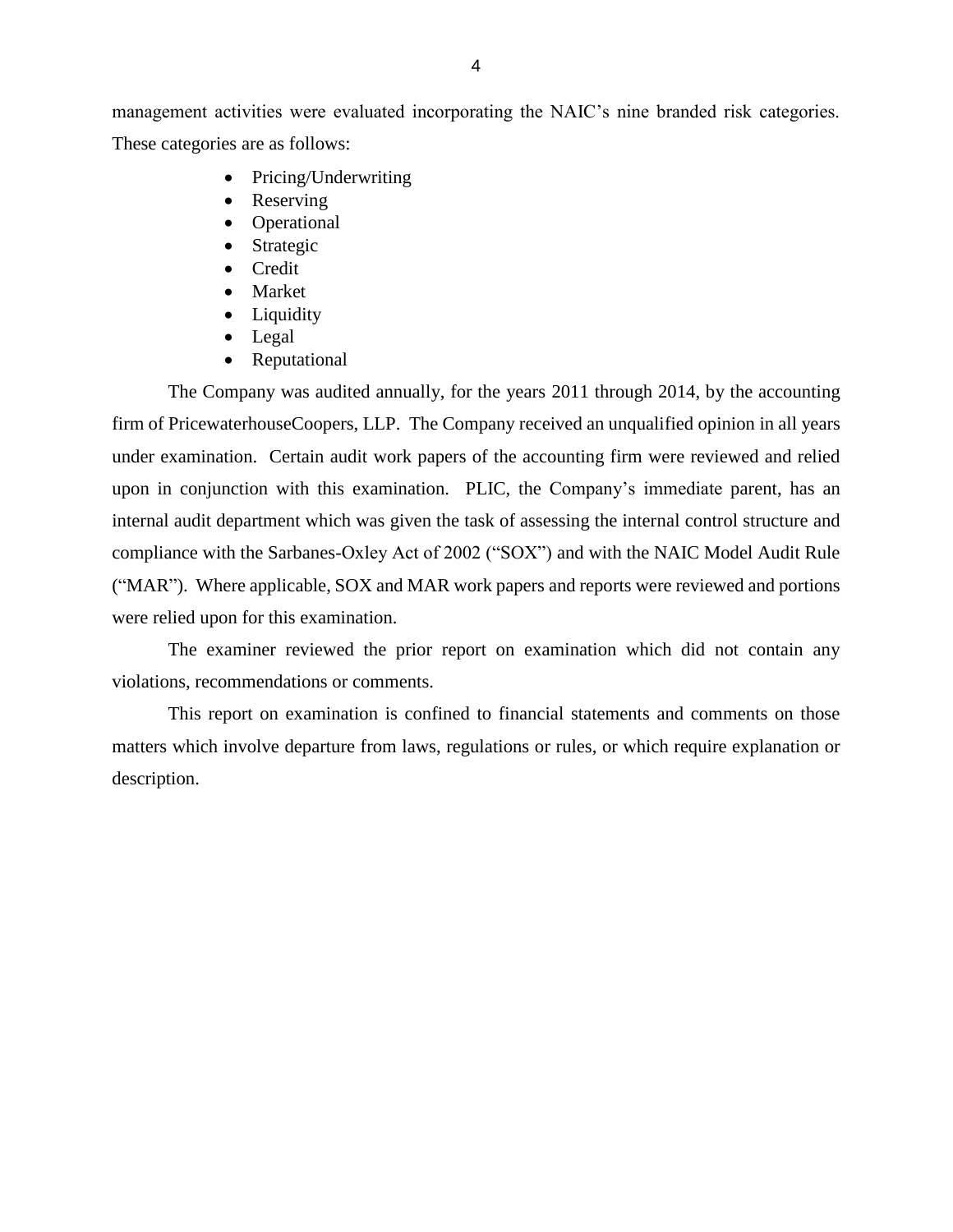#### 3. DESCRIPTION OF COMPANY

#### <span id="page-7-0"></span>A. History

 New York State Legislature on April 12, 1842, and commenced business on February 1, 1843, under the name Mutual Life Insurance Company of New York ("MONY"). On April 1, 1952, the the group insurance business by offering a plan known as "module insurance," which provided for various combinations of life insurance, accident and health insurance and retirement income in a and accident and health insurance business. In 1990, the Company stopped writing group association life and accident and health insurance business. On December 31, 1993, the Company substantially all of its group pension business and operations, including its full service group pension contracts, to AEGON USA, Inc.'s wholly owned subsidiary, AUSA Life Insurance The Company was incorporated as a mutual insurance company under a special act of the Company began to issue individual accident and health insurance. In 1953, the Company entered single package to small employer groups. In 1989, the Company exited the group employer life entered into an agreement with AEGON USA, Inc. under which the Company agreed to transfer Company, Inc.

 Insurance approving a Plan of Reorganization ("The Plan") under Section 7312 of the New York Insurance Law, as amended, the Company converted from a mutual life insurance company to a domestic stock life insurance company and became a wholly owned subsidiary of The MONY Group Inc. ("The MONY Group"), a Delaware corporation organized for the purpose of becoming the parent holding company of MONY. Also on November 16, 1998, The MONY Group consummated an initial public offering of approximately 12.9 million shares of its common stock at \$23.50 per share. Under The Plan, The MONY Group, in exchange for its policyholder membership interests in MONY, issued approximately 34.4 million shares of common stock, accrued or paid \$20.6 million in cash, and credited \$13.3 million in policy credits to its policyholders. Unassigned surplus of \$610.7 million was transferred to paid-in surplus in conjunction with the issuance of common stock to policyholders. Effective November 16, 1998, On November 16, 1998, pursuant to an order issued by the New York Superintendent of the Company changed its name to MONY Life Insurance Company.

 \$115 million and another for \$100 million, and received a capital contribution in the amount of \$65 million from The MONY Group related to the repurchase of outstanding surplus notes. The The Company issued two surplus notes to The MONY Group on March 8, 2000, one for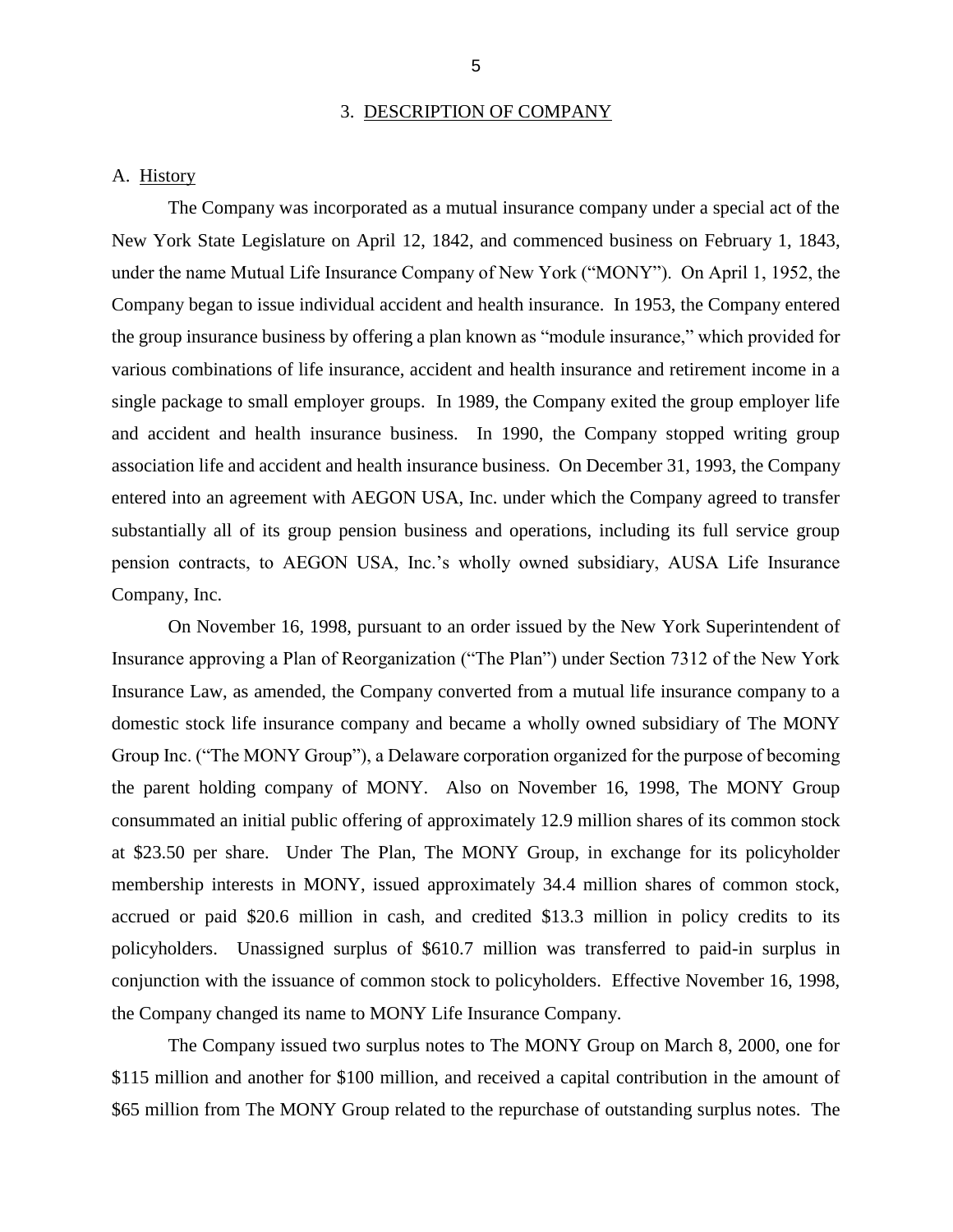<span id="page-8-0"></span> notes were subsequently transferred to AXA Financial, Inc. ("AXA"). On June 16, 2006 and respectively. The repayment of the notes reduced the Company's surplus by a corresponding December 14, 2007, the Company repaid \$115 million and \$100 million of surplus notes amount.

 Secretary of State, MONY Holdings, LLC became a wholly owned subsidiary of The MONY Group. All issued and outstanding shares of the Company were transferred to MONY Holdings, On February 27, 2002, pursuant to the Articles of Incorporation approved by the Delaware LLC at that time.

 On July 8, 2004, AXA completed its acquisition of The MONY Group. On November 30, 2007, MONY Holdings, LLC merged into AXA Equitable Financial Services, LLC ("AEFS"), a wholly owned subsidiary of AXA.

 On October 1, 2013, Protective Life Insurance Company ("PLIC") acquired the Company for \$688.6 million. Prior to the PLIC transaction, the Company transferred, as dividends, its ownership interest in several wholly-owned subsidiaries to AEFS with a total value of \$611.2 in other investments at fair value totaling \$189.6 million. Also immediately prior to the PLIC transaction, the Company effectively received capital contributions totaling \$238.1 million from million. At that time, the Company also transferred to AEFS as a dividend, its ownership interest AEFS that resulted from AEFS assuming certain liabilities of the Company.

As of December 31, 2014, the Company had capital and paid in and contributed surplus of \$2,500,000 and \$320,497,752, respectively.

 On February 1, 2015, Protective Life Corporation, immediate parent of PLIC and ultimate parent of the Company, was acquired by Dai-ichi Life Insurance Company, Limited, a kabushiki kaisha (publically traded company) organized under the laws of Japan.

#### B. Holding Company

 PLIC is in turn a wholly owned subsidiary of Protective Life Corporation ("PLC"), a Delaware insurance holding company. As of December 31, 2014, the ultimate parent of the Company was The Company is a wholly owned subsidiary of PLIC, a Tennessee life insurance company*.*  PLC.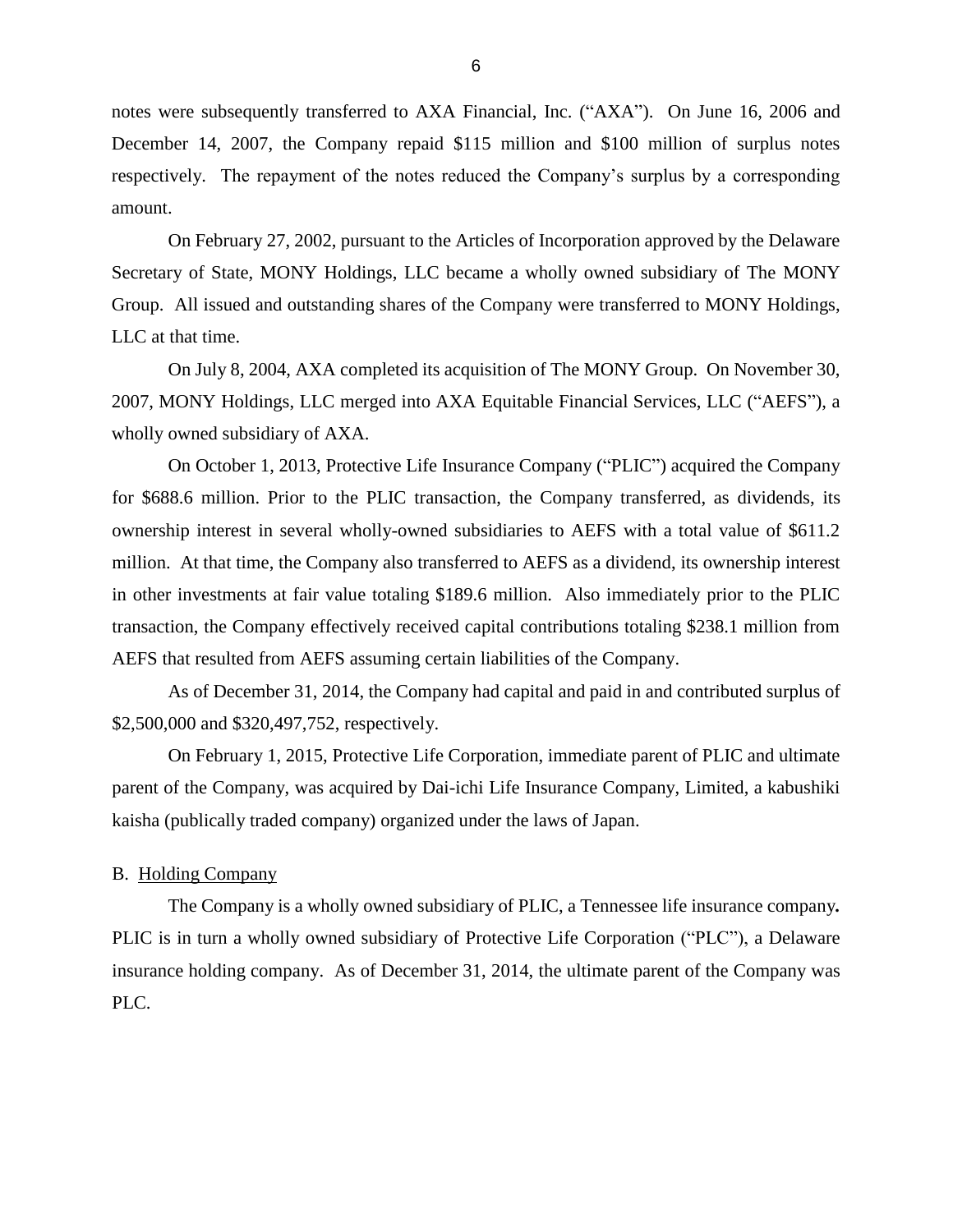#### <span id="page-9-0"></span>C. Organizational Chart

 An organization chart reflecting the relationship between the Company and significant entities in its holding company system as of December 31, 2014 follows:

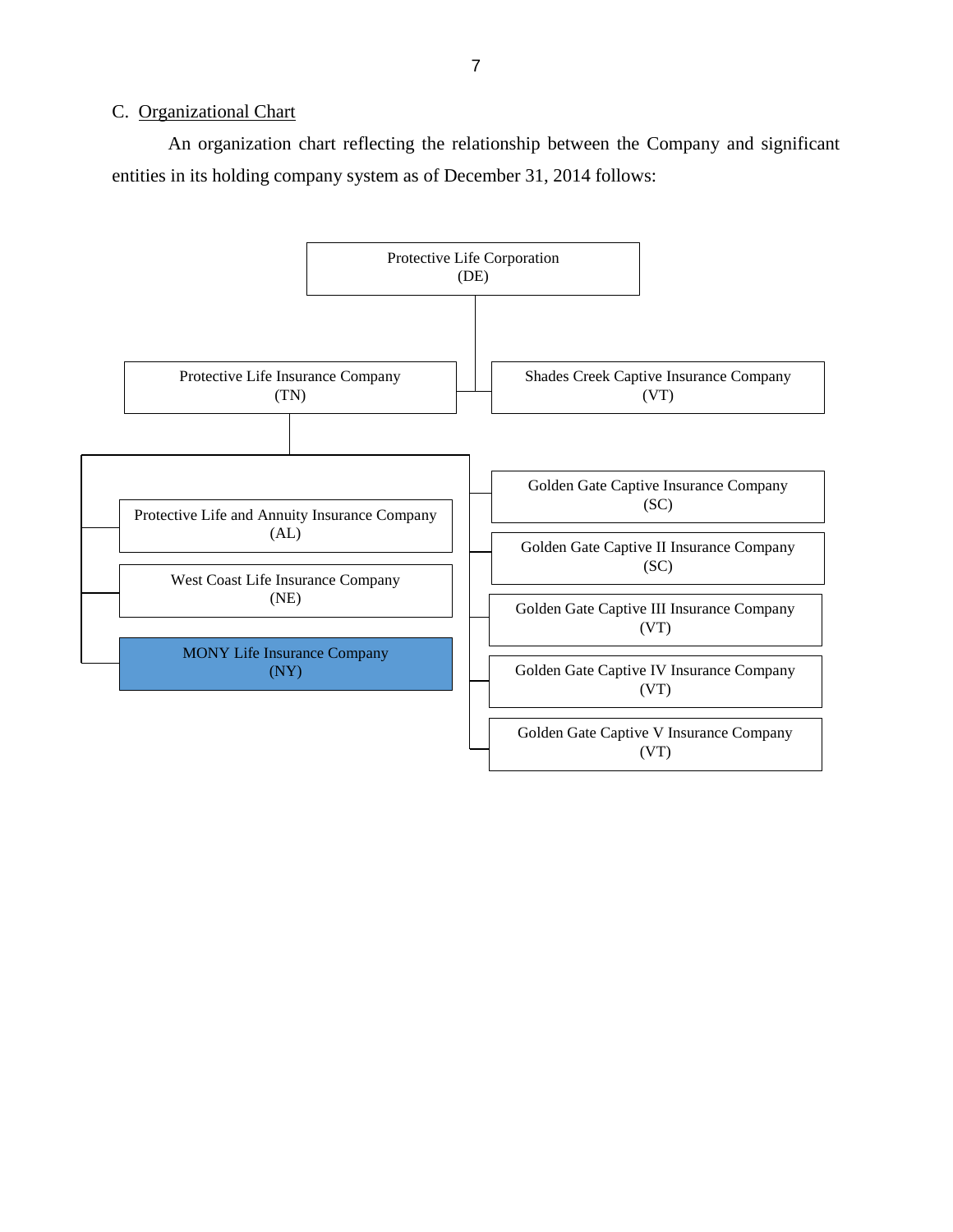## D. Service Agreements

The Company had four service agreements in effect with affiliates during period October 1, 2013 through December 31, 2014.

| Type of<br>Agreement and<br>Department File<br>Number                         | Effective<br>Date | Provider(s)<br>of Service(s) | $Recipient(s)$ of<br>Service(s) | Specific<br>Service(s)<br>Covered                                                                                                                                   | Income/<br>(Expense)* For Each<br>Year of the Examination |
|-------------------------------------------------------------------------------|-------------------|------------------------------|---------------------------------|---------------------------------------------------------------------------------------------------------------------------------------------------------------------|-----------------------------------------------------------|
| Data Processing<br>Programming<br><b>Services</b><br>Agreement<br>File #47172 | 10/1/2013         | <b>PLC</b>                   | The Company                     | Data processing<br>services                                                                                                                                         | $2013 - $0$<br>$2014 - $(1,312,272)$                      |
| <b>Legal Services</b><br>Agreement<br>File #47172                             | 10/1/2013         | <b>PLC</b>                   | The Company                     | Legal work in<br>general<br>corporate,<br>insurance-related<br>regulatory and<br>contract areas<br>and litigation<br>supervision                                    | $2013 - $(12,636)$<br>$2014 - $(234, 861)$                |
| Investment<br><b>Services</b><br>Agreement<br>File #47172                     | 10/1/2013         | <b>PLC</b>                   | The Company                     | Investment<br>management and<br>related services                                                                                                                    | $2013 - $(5,333,773)$<br>$2014 - $(19,415,478)$           |
| Administrative<br><b>Services</b><br>Agreement<br>File #47172                 | 10/1/2013         | <b>PLIC</b>                  | The Company                     | Marketing,<br>compliance,<br>policy<br>administration,<br>accounting and<br>financial<br>reporting,<br>licensing $\&$<br>commission<br>payment and<br>underwriting. | $2013 - $(5,431,536)$<br>$2014 - $(31,657,160)$           |

\*Amount of Income or (Expense) Incurred by the Company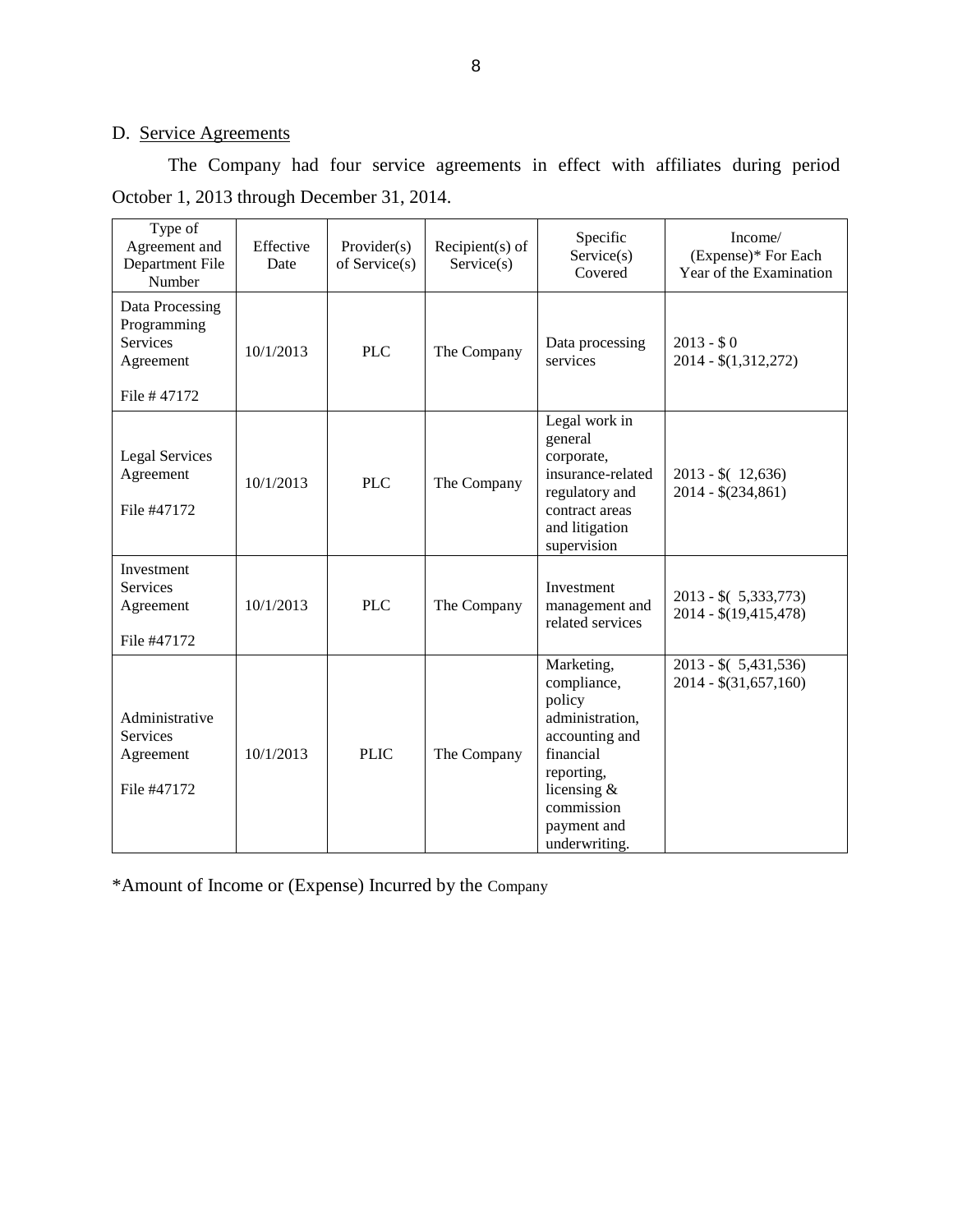#### E. Management

 The Company's by-laws provide that the board of directors shall be comprised of not less than seven and not more than 36 directors. Directors are elected for a period of one year at the of directors consisted of six members. Meetings of the board are held at least annually. The board members and their principal business affiliation, as of December 31, 2014, were as follows: annual meeting of the stockholders held in July of each year. As of December 31, 2014, the board

| Name and Residence                    | <b>Principal Business Affiliation</b>                                                              | Year First<br>Elected |
|---------------------------------------|----------------------------------------------------------------------------------------------------|-----------------------|
| Marcia D. Alazraki*<br>Albany, NY     | Attorney<br>Manatt, Phelps, & Phillips, LLP                                                        | 2013                  |
| Richard J. Bielen<br>Birmingham, AL   | <b>Executive Vice President and Chief Financial Officer</b><br><b>MONY</b> Life Insurance Company  | 2013                  |
| Stephen D. Foster*<br>Little Rock, AR | Attorney<br>Mitchell, Williams, Selig, Gates, Woodyard, PLLC                                       | 2013                  |
| Wayne E. Stuenkel<br>Birmingham, AL   | <b>President and Chief Actuary</b><br><b>MONY</b> Life Insurance Company                           | 2013                  |
| Carl S. Thigpen<br>Birmingham, AL     | <b>Executive Vice President and Chief Investment Officer</b><br><b>MONY</b> Life Insurance Company | 2013                  |
| Cathy S. Wright $*$<br>Birmingham, AL | <b>Management Consultant and Attorney</b><br><b>Clarus Consulting Group</b>                        | 2013                  |

\* Not affiliated with the Company or any other company in the holding company system

 Carolyn King, the seventh director, passed away on November 29, 2014 and was not replaced until February 23, 2015, by Stephen G. Walker.

 committees indicated that meetings were well attended and that each director attended a majority The examiner's review of the minutes of the meetings of the board of directors and its of meetings.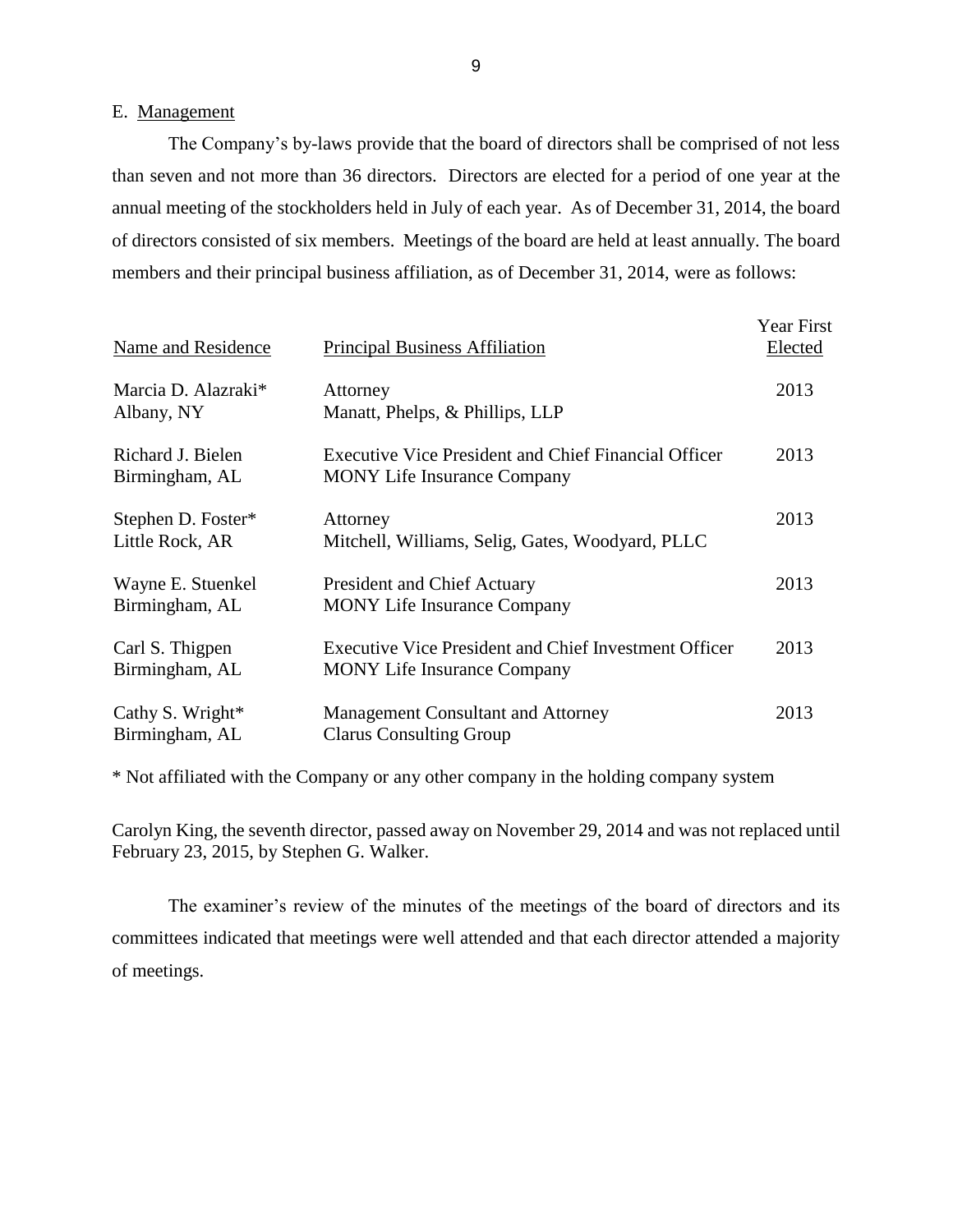The following is a listing of the principal officers of the Company as of December 31, 2014:

Name Title

| President                                                      |
|----------------------------------------------------------------|
| <b>Executive Vice President and Chief Financial Officer</b>    |
| <b>Executive Vice President, General Counsel and Secretary</b> |
| <b>Executive Vice President and Chief Risk Officer</b>         |
| <b>Executive Vice President and Chief Investment Officer</b>   |
| <b>Senior Vice President and Treasurer</b>                     |
| Senior Vice President, Senior Associate Counsel and            |
| Chief Compliance Officer                                       |
| Senior Vice President, Chief Operations Officer and Chief      |
| <b>Information Officer</b>                                     |
| Senior Vice President, Head of Insurance Risk                  |
| Senior Vice President, Acquisition and Corporate               |
| Development                                                    |
| Senior Vice President, Director of Fixed Income                |
| Senior Vice President and Chief Distribution Officer           |
| Senior Vice President, Chief Accounting Officer and            |
| Controller                                                     |
| Vice President and Appointed Actuary                           |
| <b>Assistant Vice President, Customer Service</b>              |
| Primary Intelligence/Information Officer                       |
|                                                                |

\* Designated consumer services officer per Section 216.4(c) of Department Regulation No. 64.

 \*\*Designated primary intelligence/information officer pursuant to Department Circular Letter No. 12 (2002).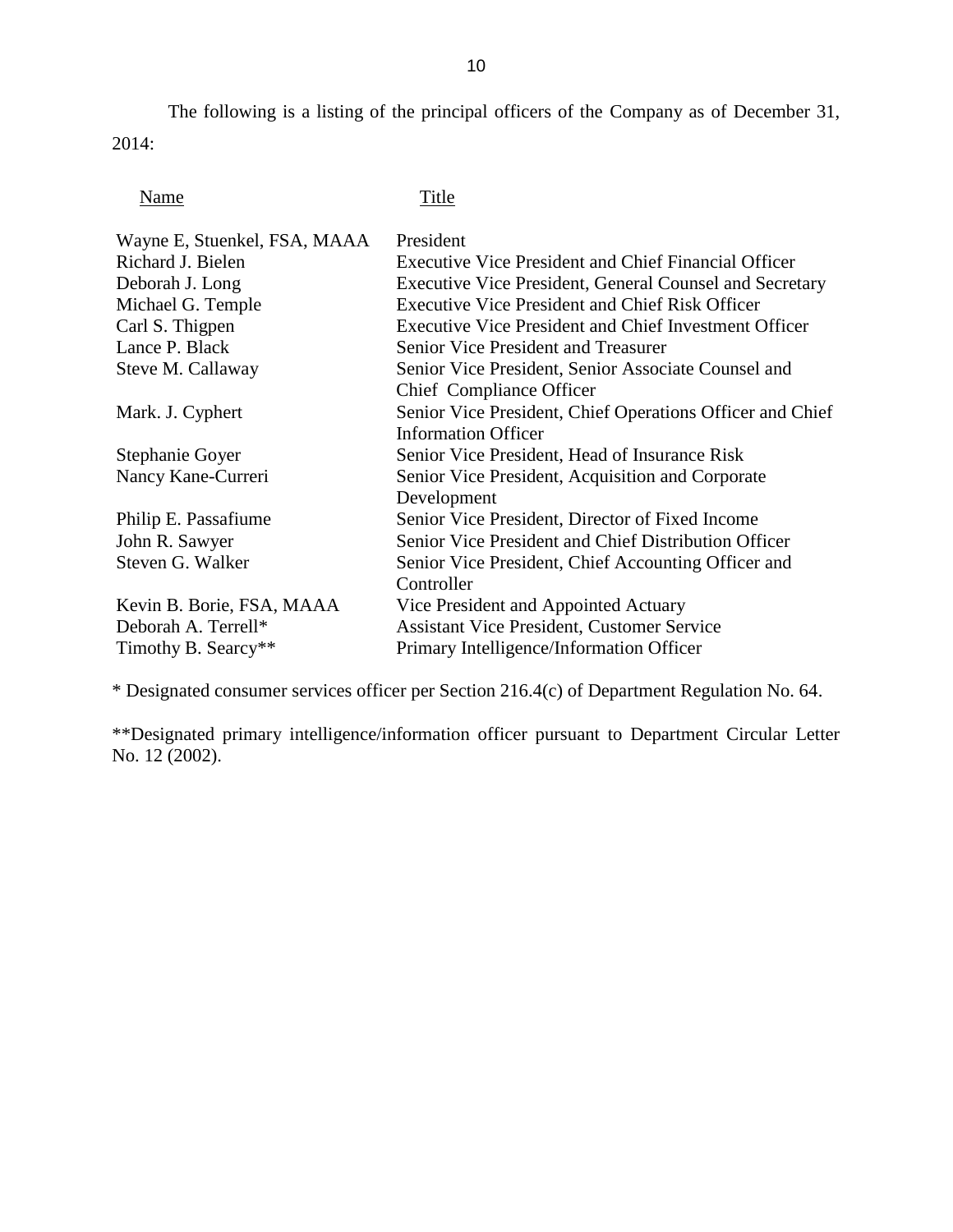#### 4. TERRITORY AND PLAN OF OPERATIONS

<span id="page-13-0"></span> insurance as defined in paragraphs 1, 2 and 3 of Section 1113(a) of the New York Insurance Law. However, the Company's business has been in run-off since 2008. The Company is authorized to write life insurance, annuities and accident and health

 Guam, Puerto Rico, and the U.S. Virgin Islands. In 2014, 43.5% of life premiums were received from New York (20.5%), Texas (6.7%), California (5.9%), Illinois (5.8%) and Florida (6.7%). In (8.6%), Illinois (8.5%), Pennsylvania (6.6%) and Florida (4.6%). Policies are written on a participating and non-participating basis. The Company does not market new business but does The Company is licensed to transact business in all 50 states, the District of Columbia, 2014, 40.6% of accident and health premiums were received from New York (10.2%), California continue to service existing policies.

#### A. Statutory and Special Deposits

 As of December 31, 2014, the Company had a total of \$5,000,000 (par value) of United States Treasury Notes on deposit with the State of New York, its domiciliary state, for the benefit of all policyholders, claimants and creditors of the Company. As per confirmations received from the following states which were reported in Schedule E of the 2014 filed annual statement, an additional \$2,455,000 (par value) was being held by the states of Arkansas, Georgia, New Mexico, North Carolina, and Virginia, and the territories of Guam, Puerto Rico and the U.S. Virgin Islands.

#### B. Direct Operations

 variable life and interest-sensitive life insurance products along with a whole life product and a variety of term life products. The Company discontinued marketing its products as of December 31, 2008, except for face amount increases on in-force policies. As per the terms of the acquisition agreement, the Company was not to write or market new business but only to service The Company previously offered a broad portfolio of life insurance products consisting of existing business that is in run-off.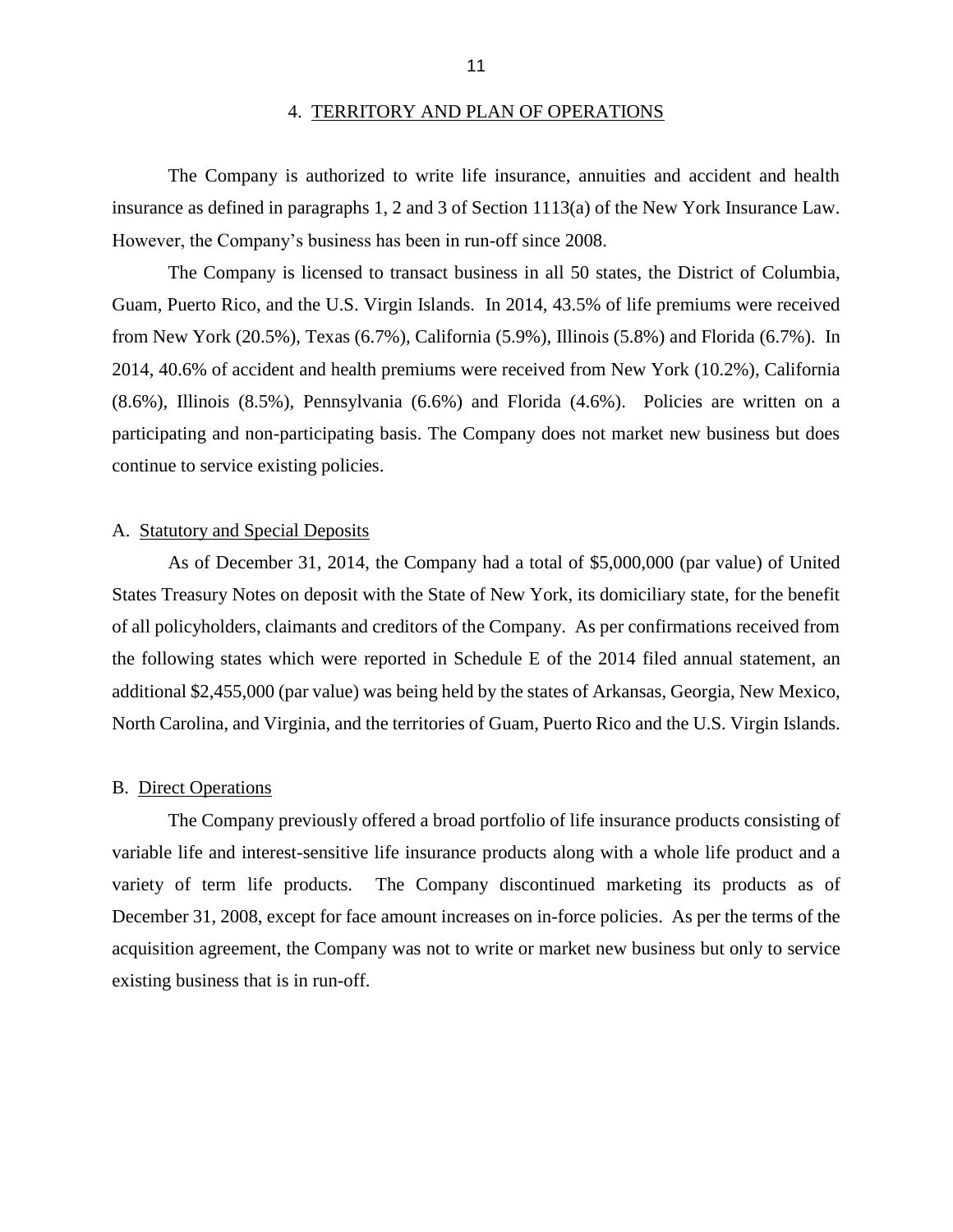#### <span id="page-14-0"></span>C. Reinsurance

 As of December 31, 2014, the Company had reinsurance treaties in effect with 17 companies, of which 12 were authorized or accredited. The Company's life, annuity, and accident coinsurance/modified-coinsurance, annuity coinsurance, yearly renewable term basis or other reinsurance basis. Reinsurance is provided on an automatic and facultative basis. and health business is reinsured on a coinsurance, modified-coinsurance, combination

 and \$6 million for the last survivor products. The total face amount of life insurance ceded as of December 31, 2014, was \$3,083,757,821, which represents 13% of the total face amount of life insurance in force. Reserve credit taken for reinsurance ceded to unauthorized companies totaling The maximum retention limit for individual life contracts is \$4 million on any one person \$294,007,574 was supported by trust agreements.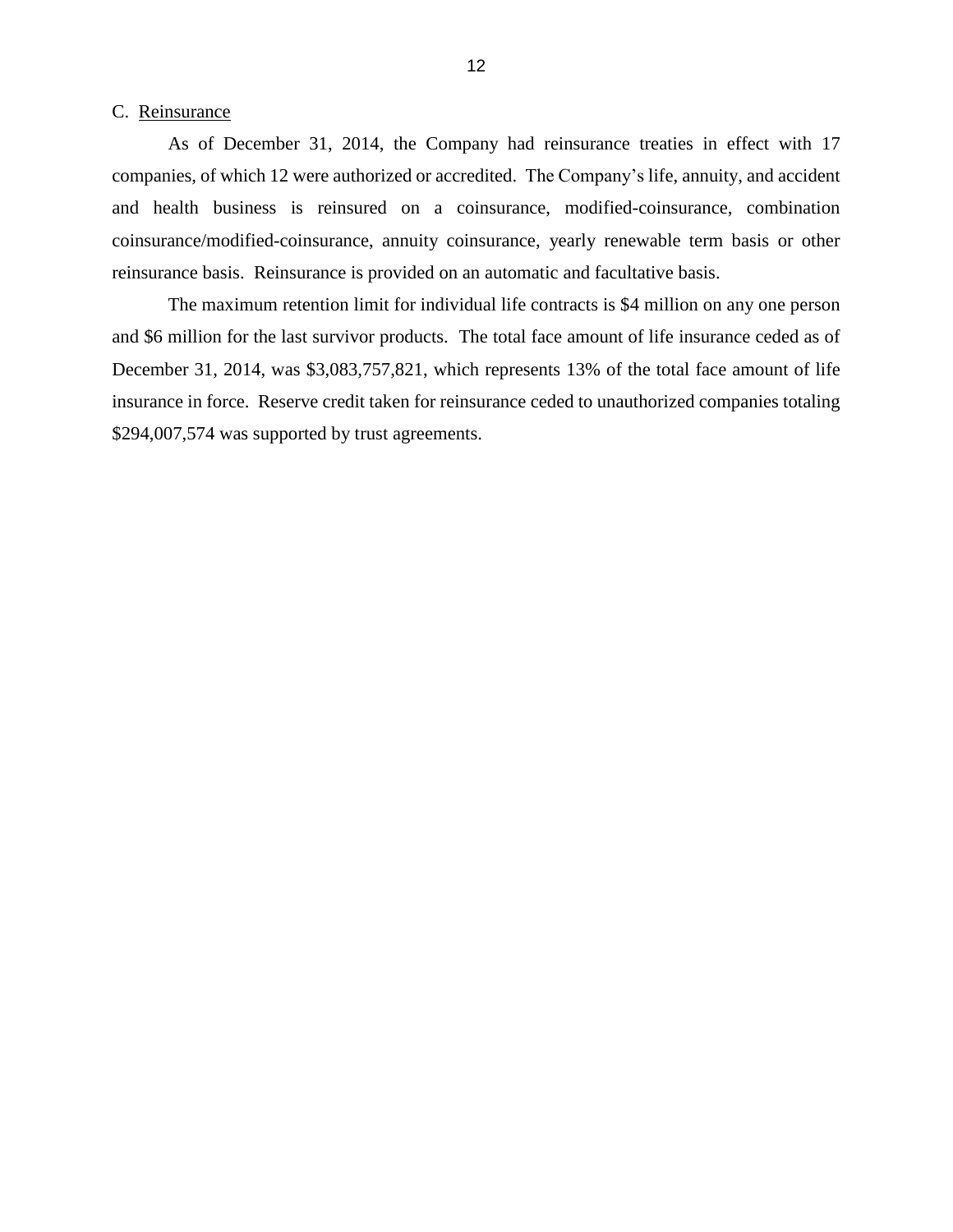Indicated below is significant information concerning the operations of the Company during the period under examination as extracted from its filed annual statements. Failure of items to sum to the totals shown in any table in this report is due to rounding.

 The following table indicates the Company's financial growth (decline) during the period under review:

|                                        | December 31,<br>2010 | December 31,<br>2014 | Increase<br>(Decrease) |
|----------------------------------------|----------------------|----------------------|------------------------|
| <b>Admitted assets</b>                 | \$8,795,001,814      | \$7,674,481,936      | \$(1,120,519,878)      |
| Liabilities                            | \$8,227,780,752      | \$7,183,834,445      | \$(1,043,946,307)      |
| Common capital stock                   | \$<br>2,500,000      | \$<br>2,500,000      | \$<br>0                |
| <b>Surplus Notes</b>                   | 1,090,548            | 1,090,548            |                        |
| Gross paid in and contributed surplus  | 1,343,359,984        | 320, 497, 752        | (1,022,862,232)        |
| Reserve for aviation insurance         | 25,000,000           | $\theta$             | (25,000,000)           |
| Group contingency life reserve         | 550,000              | 425,000              | (125,000)              |
| Additional admitted deferred tax asset | 56,237,000           | $\theta$             | (56, 237, 000)         |
| Unassigned funds (surplus)             | (861, 516, 470)      | 166, 134, 191        | 1,027,650,661          |
| Total capital and surplus              | 567,221,062<br>\$    | 490,647,491          | \$<br>(76, 573, 571)   |
| Total liabilities, capital and surplus | \$8,795,001,814      | \$7,674,481,936      | \$(1,120,519,878)      |

 The Company's invested assets as of December 31, 2014, exclusive of separate accounts, were mainly comprised of bonds (78.1%), contract loans (11.1%) and mortgage loans (7.7%).

The majority (97.7%) of the Company's bond portfolio, as of December 31, 2014, was comprised of investment grade obligations.

 million decline in separate account assets; and a \$1.1 billion decline in general account assets. These declines are primarily due to the run-off of in-force policies and the acquisition of the The decline in assets, from December 31, 2010, to December 31, 2014, is due to a \$65.2 Company by PLIC in October 2013.

 acquisition by PLIC. The separate account liabilities declined \$64.9 million and the general The decline in liabilities are also due primarily to the run-off of in-force policies and the account liabilities declined \$979 million from December 31, 2010 to December 31, 2014.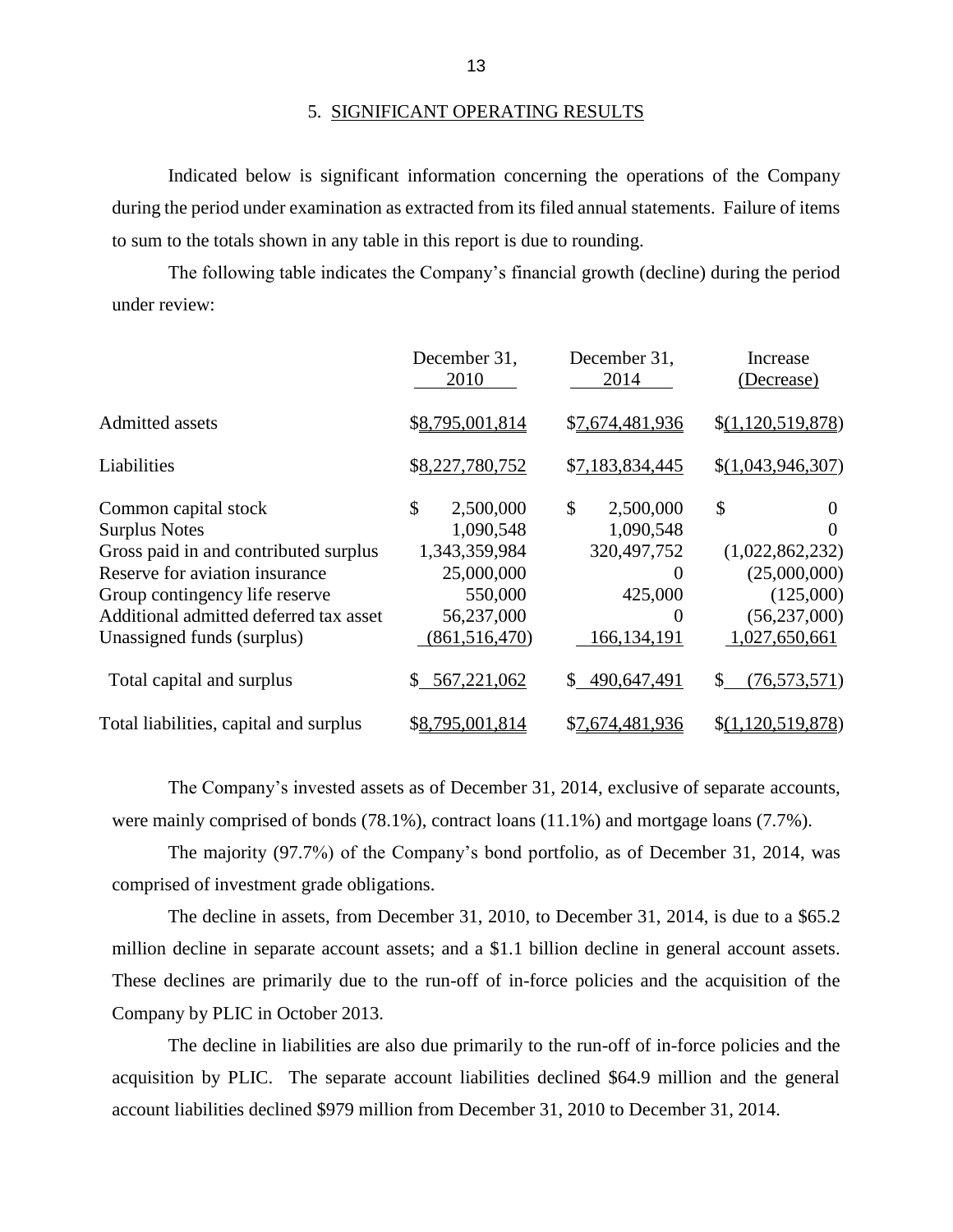contributed surplus and unassigned funds (surplus) under a quasi-reorganization pursuant to SSAP No. 72 – *Surplus of Quasi Reorganization* as of January 1, 2014. The impact of the restatement is \$1.277 billion. The Company received permission from the Department to restate its gross paid-in and as follows: gross paid-in and contributed surplus decreased \$(1.266) billion, which included \$10.6 million of tax credits and loss benefits recognized, and unassigned funds (surplus) increased

The following indicates, for each of the years listed below, the amount of life insurance issued and in force by type (in thousands of dollars):

|      | Individual<br>Whole Life |              |               | Individual<br>Term |                                | Group Life |  |
|------|--------------------------|--------------|---------------|--------------------|--------------------------------|------------|--|
| Year | <b>Issued</b>            | In Force     | <b>Issued</b> | In Force           | Issued $&$<br><b>Increases</b> | In Force   |  |
| 2011 | \$6,233                  | \$15,692,700 | \$0           | \$13,932,251       | \$0                            | \$129,885  |  |
| 2012 | \$6,094                  | \$14,362,781 | \$0           | \$12,666,062       | \$0                            | \$112,751  |  |
| 2013 | \$7,734                  | \$18,100,066 | \$0           | \$7,234,908        | \$0                            | \$101,979  |  |
| 2014 | \$<br>$\overline{0}$     | \$13,965,444 | \$0           | \$9,661,052        | \$0                            | \$93,660   |  |

 products during the period under examination. The issued amounts shown represent new riders on in-force business. The yearly decline in the insurance in-force is due to the business being in The yearly decline in the insurance issued is because the Company did not market its run-off.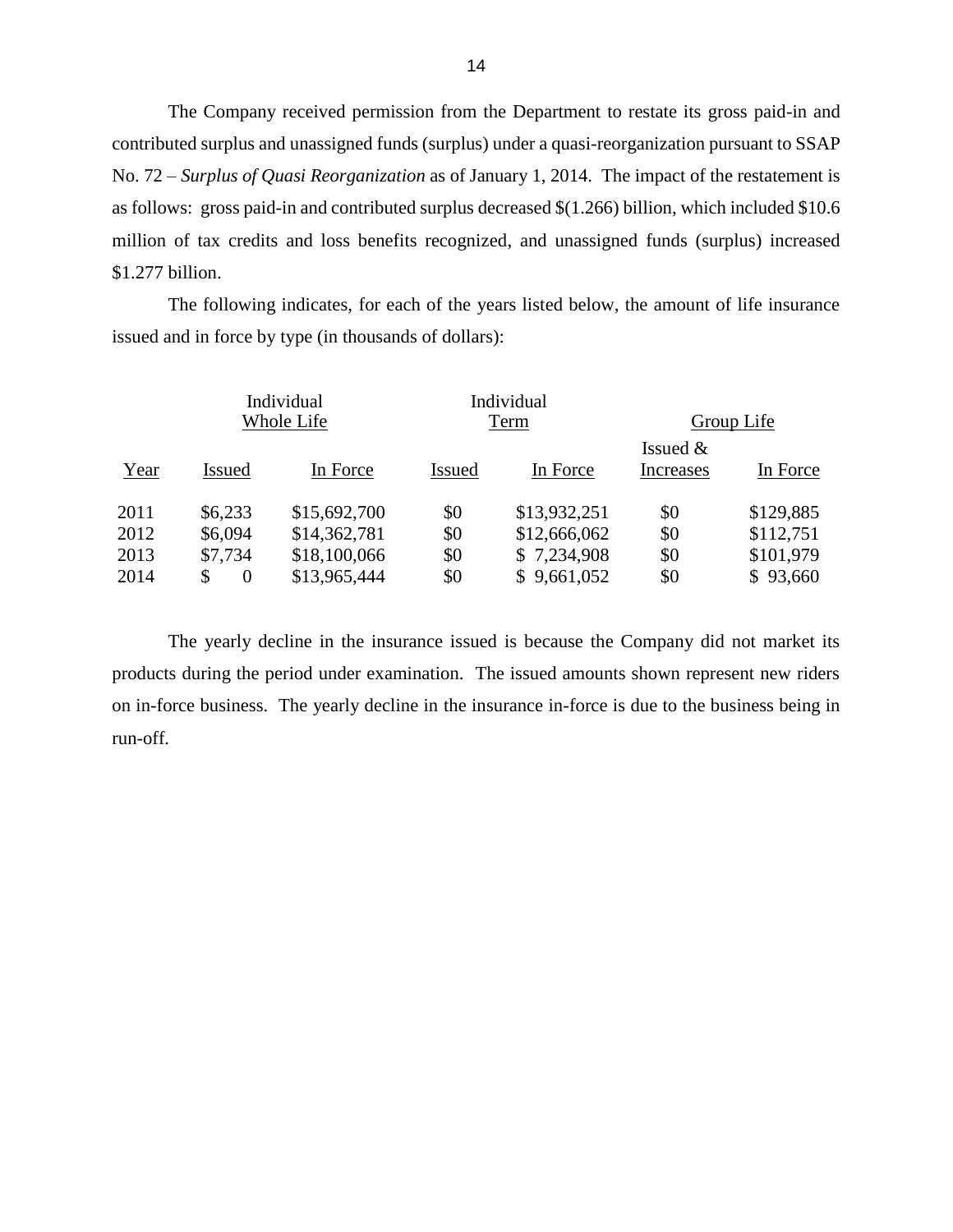The following is the net gain (loss) from operations by line of business after federal income taxes but before realized capital gains (losses) reported for each of the years under examination in the Company's filed annual statements:

|                           | 2011                       | 2012                      | 2013           | 2014                      |
|---------------------------|----------------------------|---------------------------|----------------|---------------------------|
| Ordinary:                 |                            |                           |                |                           |
| Life insurance            | \$120,255,776              | \$177,013,014             | \$24,937,603   | \$30,493,531              |
| Individual annuities      | 2,527,994                  | 5,726,096                 | (20, 884, 276) | 23,590,487                |
| Supplementary contracts   | 32,017                     | 1,139,518                 | 1,615,415      | 1,034,211                 |
| Total ordinary            | \$122,815,787              | \$183,878,628             | \$5,668,742    | \$55,118,229              |
| Group:                    |                            |                           |                |                           |
| Life                      | \$<br>1,054,064            | $\mathcal{S}$<br>965,174  | \$<br>698,559  | \$<br>(124, 344)          |
| Annuities                 | (4,588,302)                | (245,978)                 | 12,898,696     | (3,186,368)               |
| Total group               | \$ (3,534,238)             | $\mathbb{S}^-$<br>719,196 | \$13,597,255   | \$ (3,310,712)            |
| Accident and health:      |                            |                           |                |                           |
| Group                     | $\mathbb{S}$<br>(168, 576) | $\mathbb{S}$<br>1,371,480 | \$<br>539,828  | $\mathbb{S}$<br>1,521,711 |
| Other                     | (3,288,546)                | 1,533,636                 | (2,330,828)    | 25,377                    |
| Total accident and health | (3,457,122)<br>\$          | $\mathbb{S}$<br>2,905,116 | (1,791,000)    | \$1,547,088               |
| All other lines           | \$<br>(883, 332)           | $\mathbb{S}$<br>142,232   | \$12,591,941   | \$79,092,445              |
| Total                     | \$114,941,095              | \$187,645,172             | \$30,066,938   | \$132,447,050             |

 The fluctuations between 2012 and 2013 are primarily due to the sale of the Company to PLIC on October 1, 2013. The only business transferred to PLIC was the life business that was on the books prior to the Company being acquired by AEFS. The business acquired during the years when the Company was under AEFS management was transferred back to AEFS using reinsurance agreements and dividends.

 The fluctuations between 2013 and 2014 for all lines of business are due to the following income and expenses line items:

- General expenses decreased \$44.0 million due to the impact of 2013 acquisition-related expenses.
- Commissions decreased \$6.8 million due to run-off of the Company's blocks of business.
- Dividends to policyholders decreased \$7.5 million due to the business run-off.
- Federal income taxes decreased \$14.9 million.
- Premiums decreased \$23.3 million due to the expected run-off.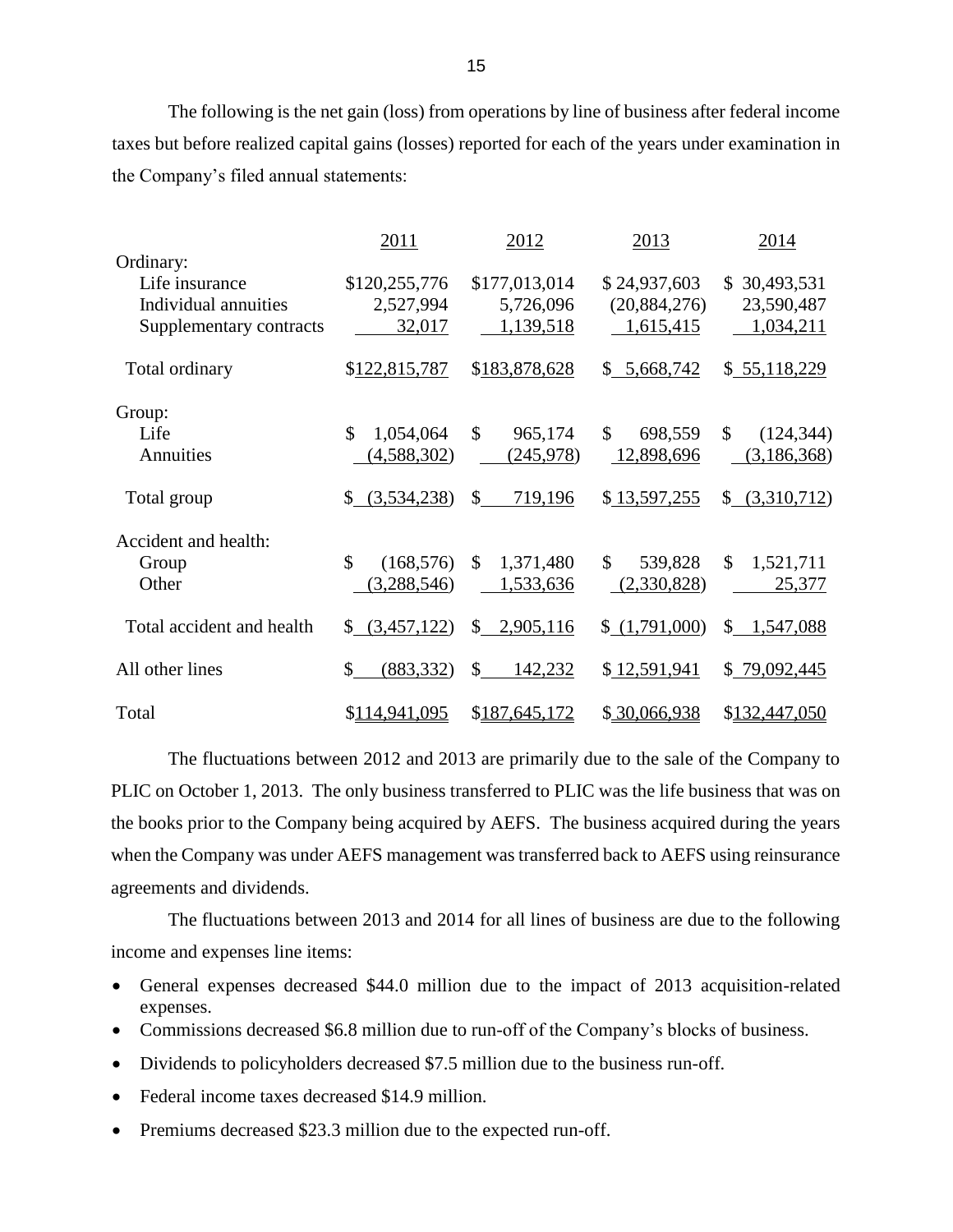• Net Investment Income decreased \$36.1 million primarily due to the impact of differing investment income allocations between PLIC and AXA; due to lower average invested asset balances held; and due to a decrease in dividends from subsidiaries, as MONY has no subsidiaries since the acquisition by PLIC.

 additional reserve adjustment of \$35 million during the fourth quarter of 2013, of which \$25 million was released during 2014. Ordinary Life business was primarily affected by the \$30.6 The Annuity business (Individual and Group) was affected by the establishment of an decrease in surrenders.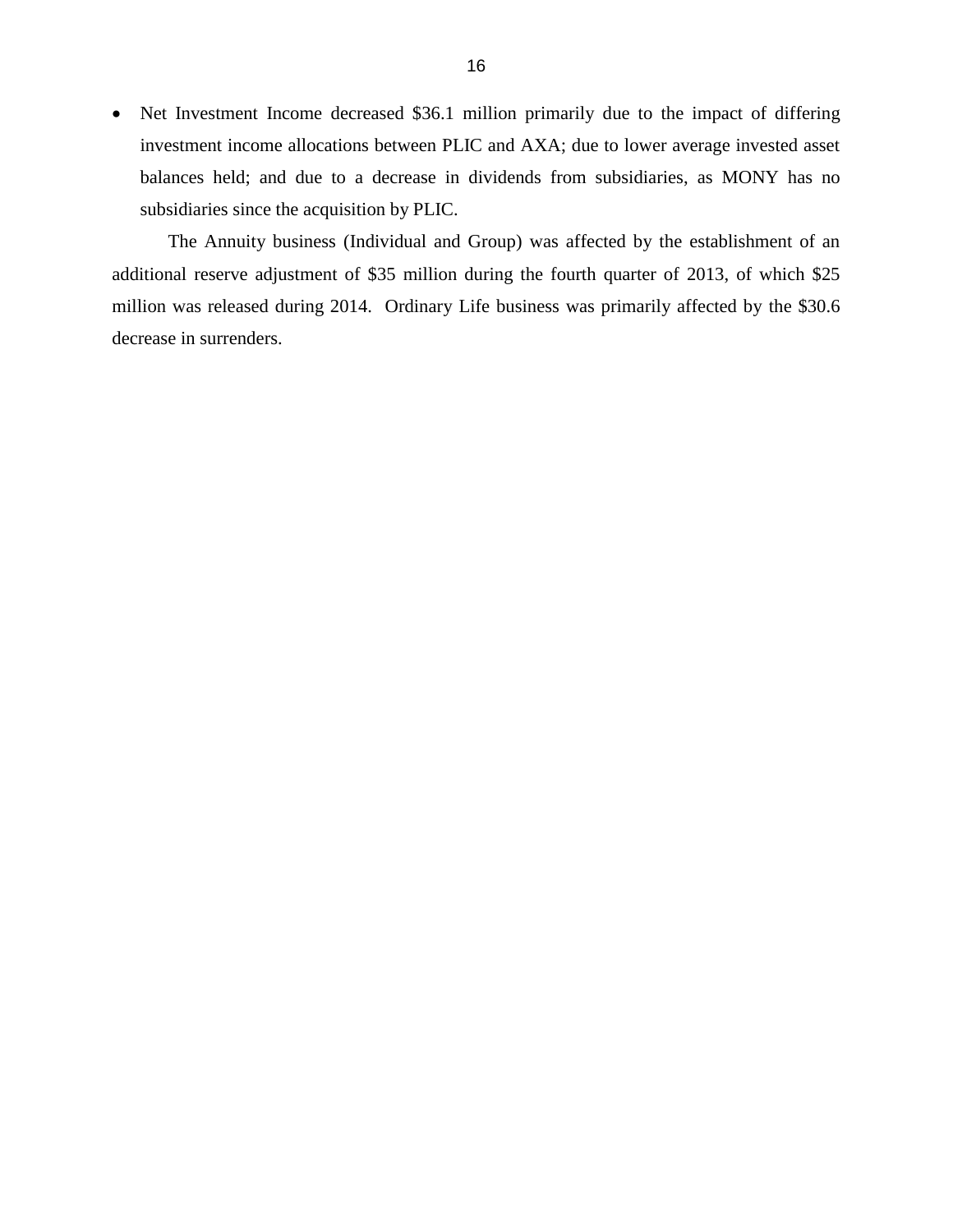#### 6. FINANCIAL STATEMENTS

<span id="page-19-0"></span> December 31, 2014, as contained in the Company's 2014 filed annual statement, a condensed summary of operations and a reconciliation of the capital and surplus account for each of the years under review. The examiner's review of a sample of transactions did not reveal any differences The following statements show the assets, liabilities, capital and surplus as of which materially affected the Company's financial condition as presented in its financial statements contained in the December 31, 2014 filed annual statement.

#### A. Independent Accountants

 the Company's combined statutory basis statements of financial position of the Company as of The firm of PricewaterhouseCoopers, LLP ("PwC") was retained by the Company to audit December  $31<sup>st</sup>$  of each year in the examination period, and the related statutory-basis statements of operations, capital and surplus, and cash flows for the year then ended.

 respects, the financial position of the Company at the respective audit dates. Balances reported in these audited financial statements were reconciled to the corresponding years' annual statements PwC concluded that the statutory financial statements presented fairly, in all material with no discrepancies noted.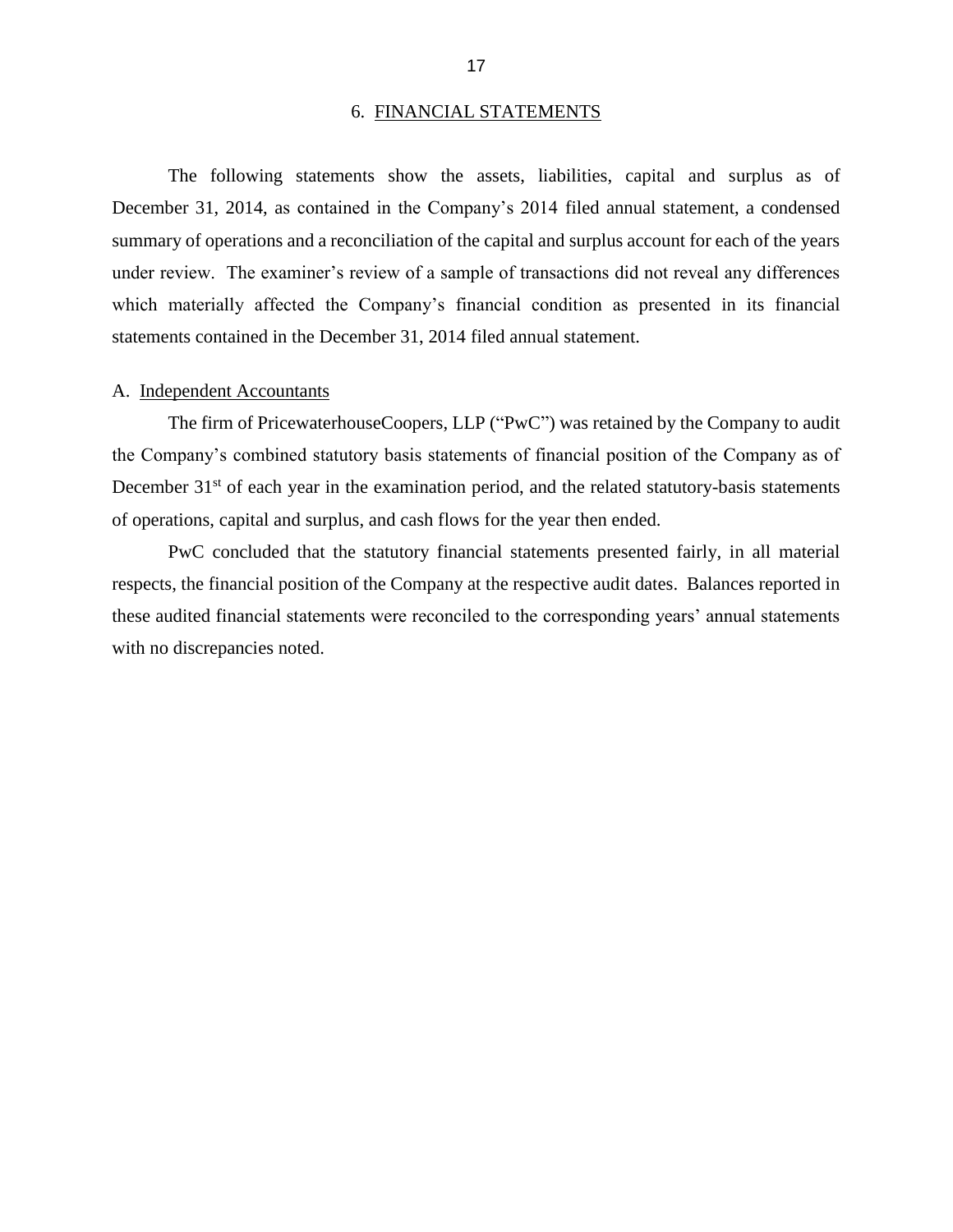## B. Net Admitted Assets

| <b>Bonds</b>                                                            | \$5,625,667,940 |
|-------------------------------------------------------------------------|-----------------|
| Stocks:                                                                 |                 |
| Preferred stocks                                                        | 108,420,495     |
| Common stocks                                                           | 1,334,105       |
| Mortgage loans on real estate:                                          |                 |
| <b>First liens</b>                                                      | 554,487,089     |
| Cash, cash equivalents and short term investments                       | 110,740,850     |
| <b>Contract loans</b>                                                   | 800,811,489     |
| Receivable for securities                                               | 195,350         |
| Investment income due and accrued                                       | 95,187,058      |
| Premiums and considerations:                                            |                 |
| Uncollected premiums and agents' balances in the course of collection   | 2,969,254       |
| Deferred premiums, agents' balances and installments booked but         |                 |
| deferred and not yet due                                                | 43,669,271      |
| Reinsurance:                                                            |                 |
| Amounts recoverable from reinsurers                                     | 1,925,500       |
| Other amounts receivable under reinsurance contracts                    | 467,902         |
| Current federal and foreign income tax recoverable and interest thereon | 19,476,010      |
| Net deferred tax asset                                                  | 80,833,460      |
| Guaranty funds receivable or on deposit                                 | 2,098,054       |
| Prepaid pension                                                         | 7,901,855       |
| Officers and trustees life insurance – cash value                       | 25,229,702      |
| Miscellaneous assets                                                    | 1,360,016       |
| Insolvency fund assessments                                             | 3,197,309       |
| From separate accounts, segregated accounts and protected cell accounts | 188,509,227     |
| Total admitted assets                                                   | \$7,674,481,936 |

18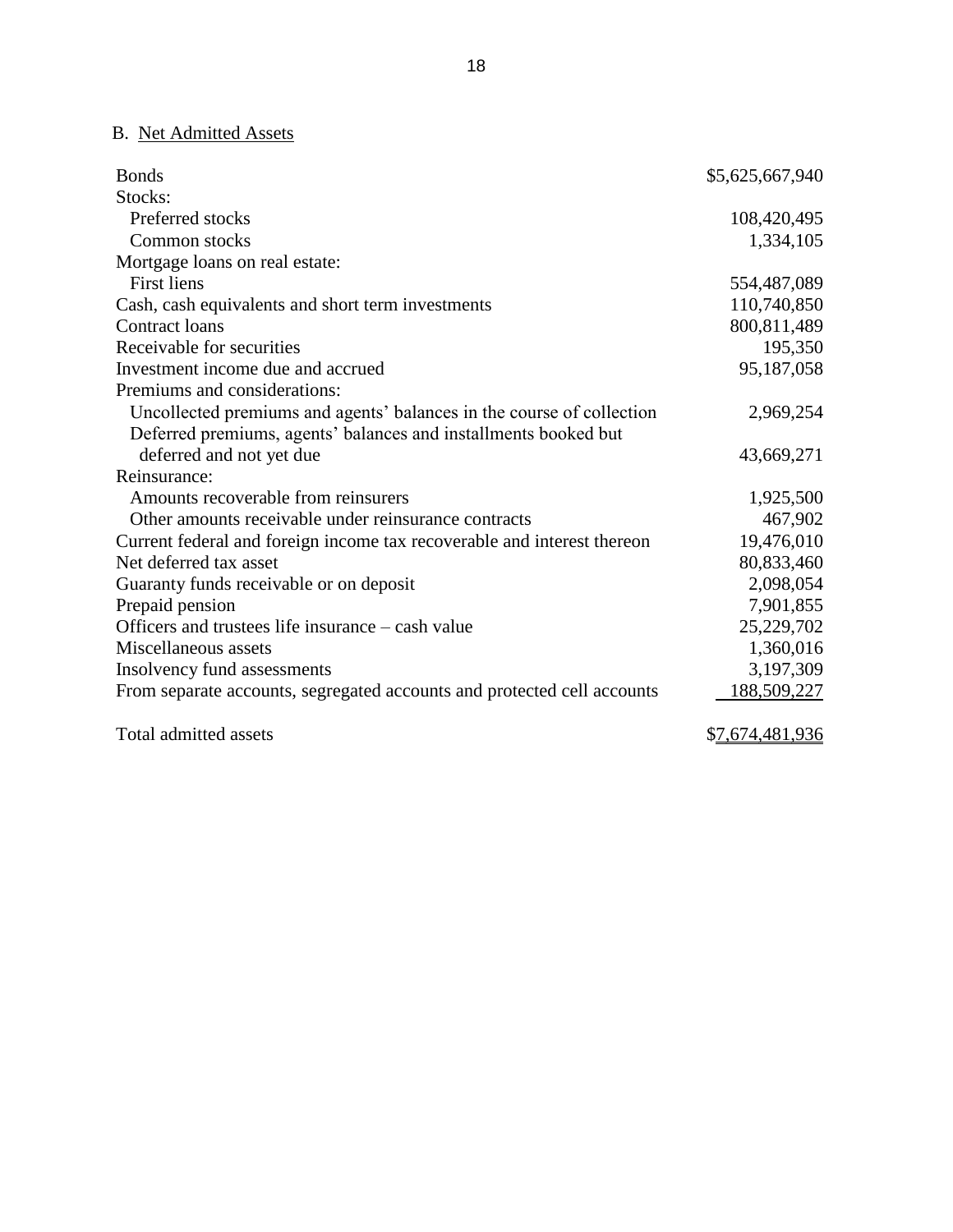## C. Liabilities, Capital and Surplus

| Aggregate reserve for life policies and contracts                       | \$6,428,061,588 |
|-------------------------------------------------------------------------|-----------------|
| Aggregate reserve for accident and health contracts                     | 8,723,070       |
| Liability for deposit-type contracts                                    | 289,457,583     |
| Contract claims:                                                        |                 |
| Life                                                                    | 47,523,317      |
| Accident and health                                                     | 623,997         |
| Policyholders' dividends and coupons due and unpaid                     | 1,980,363       |
| Provision for policyholders' dividends and coupons payable in           |                 |
| following calendar year – estimated amounts:                            |                 |
| Dividends apportioned for payment                                       | 106,996,551     |
| Premiums and annuity considerations for life and accident and health    |                 |
| contracts received in advance                                           | 1,694,392       |
| Contract liabilities not included elsewhere:                            |                 |
| Other amounts payable on reinsurance                                    | 278,001         |
| Interest maintenance reserve                                            | 23,447,307      |
| General expenses due or accrued                                         | 147,938         |
| Transfers to separate accounts due or accrued                           | (451, 424)      |
| Taxes, licenses and fees due or accrued, excluding federal income taxes | 3,999,363       |
| Unearned investment income                                              | 368,706         |
| Amounts withheld or retained by company as agent or trustee             | 5,356,973       |
| Remittances and items not allocated                                     | 4,767,276       |
| Liability for benefits for employees and agents if not included above   | 7,951,102       |
| Miscellaneous liabilities:                                              |                 |
| Asset valuation reserve                                                 | 41,619,232      |
| Reinsurance in unauthorized companies                                   | 339,744         |
| Payable to parent, subsidiaries and affiliates                          | 6,822,700       |
| Funds held under coinsurance                                            | 2,202,942       |
| Payable for securities                                                  | 11,000,000      |
| Capital notes and interest thereon                                      |                 |
| Accounts payable                                                        | 2,509,820       |
| Miscellaneous                                                           | 79,524          |
| From separate accounts statement                                        | 188,334,381     |
|                                                                         |                 |
| <b>Total liabilities</b>                                                | \$7,183,834,445 |
|                                                                         |                 |
| Common capital stock                                                    | \$<br>2,500,000 |
|                                                                         |                 |
| Surplus notes                                                           | \$<br>1,090,548 |
| Gross paid in and contributed surplus                                   | 320, 497, 752   |
| Group contingency life reserve                                          | 425,000         |
| Unassigned funds (surplus)                                              | 166,134,191     |
|                                                                         |                 |
| Surplus                                                                 | \$ 488,147,491  |
|                                                                         |                 |
| Total capital and surplus                                               | \$490,647,491   |
|                                                                         |                 |
| Total liabilities, capital and surplus                                  | \$7,674,481,936 |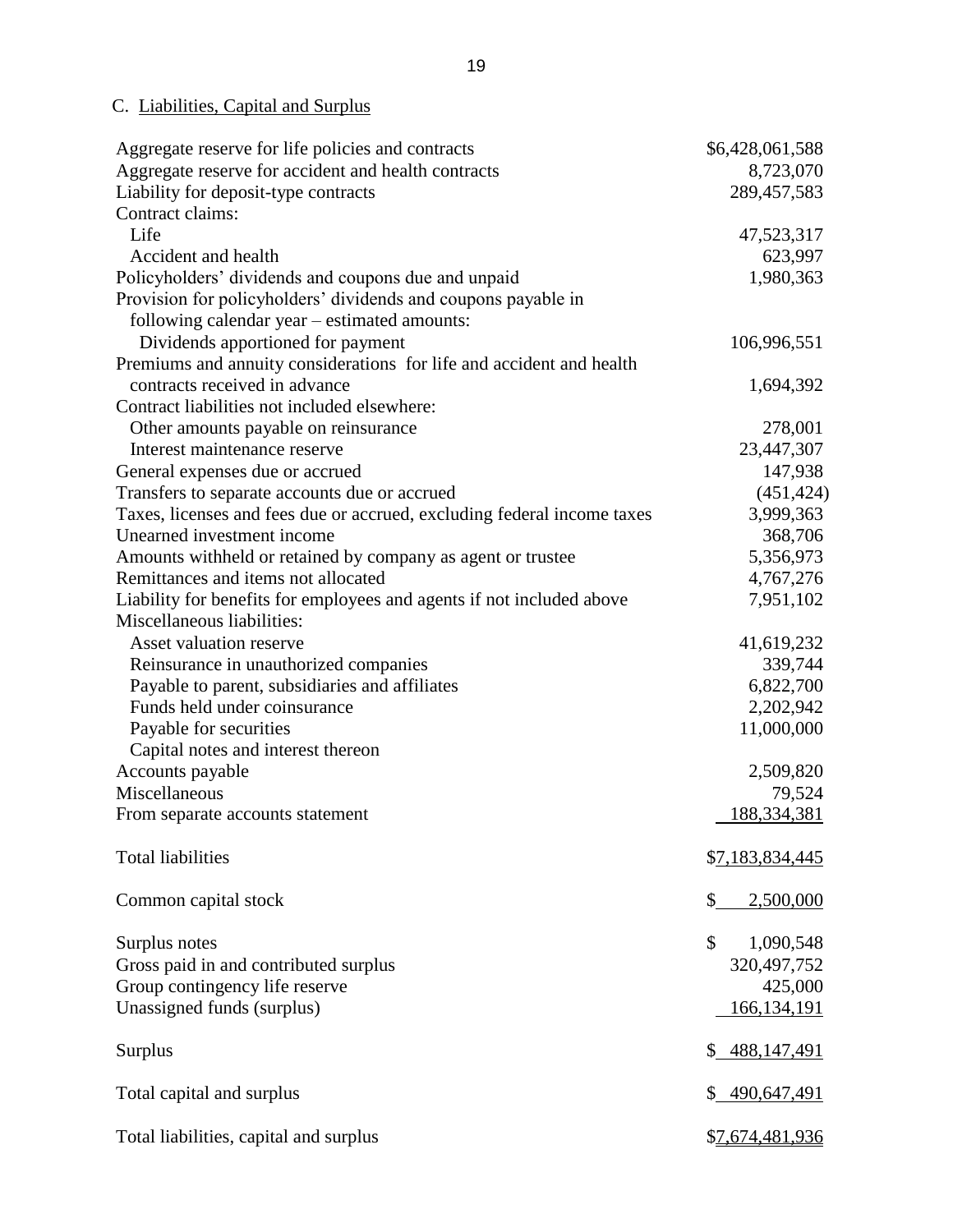# D. Condensed Summary of Operations

|                                                          | 2011            | 2012            | 2013             | 2014            |
|----------------------------------------------------------|-----------------|-----------------|------------------|-----------------|
| Premiums and considerations                              | \$366,202,799   | \$329,863,477   | \$307,823,988    | \$284,339,745   |
| Investment income                                        | 441,578,533     | 424,198,448     | 402,189,045      | 366,801,656     |
| Net gain from operations from Separate Accounts          | (400)           | (43,802)        | (34,891)         | (47, 536)       |
| Commissions and reserve adjustments on reinsurance ceded | 5,761,976       | 595,700         | 1,521,983        | 2,160,982       |
| Miscellaneous income                                     | 7,031,169       | 13,090,053      | 3,674,761        | 7,174,873       |
| Total income                                             | \$820,574,077   | \$767,703,876   | \$715,174,886    | \$660,429,720   |
| Benefit payments                                         | \$624,738,389   | \$647,657,627   | \$593,059,712    | \$555,069,091   |
| Increase in reserves                                     | (109, 057, 473) | (151, 362, 619) | (126,966,499)    | (177, 400, 385) |
| Commissions                                              | 16,891,590      | 16,120,863      | 12,832,772       | 5,980,753       |
| General expenses and taxes                               | 63,459,967      | 52,098,738      | 82,259,791       | 37,662,106      |
| Increase in loading on deferred and uncollected premiums | (471, 447)      | 147,630         | (360, 932)       | 391,975         |
| Net transfers to (from) Separate Accounts                | (35, 422, 575)  | (34,229,466)    | (22, 957, 987)   | (17, 257, 432)  |
| Miscellaneous deductions                                 | 9,310,542       | 6,228,620       | 2,315,852        | 983,598         |
| <b>Total deductions</b>                                  | \$569,448,993   | \$536,661,393   | \$540,182,709    | \$405,429,706   |
| Net gain (loss) from operations                          | \$251,125,084   | \$231,042,483   | \$174,992,177    | \$255,000,014   |
| Dividends                                                | 145,033,989     | 108,110,855     | 116,362,638      | 108,912,387     |
| Federal and foreign income taxes incurred                | (8,850,000)     | (64, 713, 544)  | 28,562,601       | 13,640,575      |
| Net gain (loss) from operations                          |                 |                 |                  |                 |
| before net realized capital gains                        | \$114,941,095   | \$187,645,172   | 30,066,938<br>\$ | \$132,447,052   |
| Net realized capital gains (losses)                      | (2,467,181)     | (13,266,966)    | (597, 168, 526)  | 5,395,415       |
| Net income                                               | \$112,473,914   | \$174,378,206   | \$(567,101,588)  | \$137,842,467   |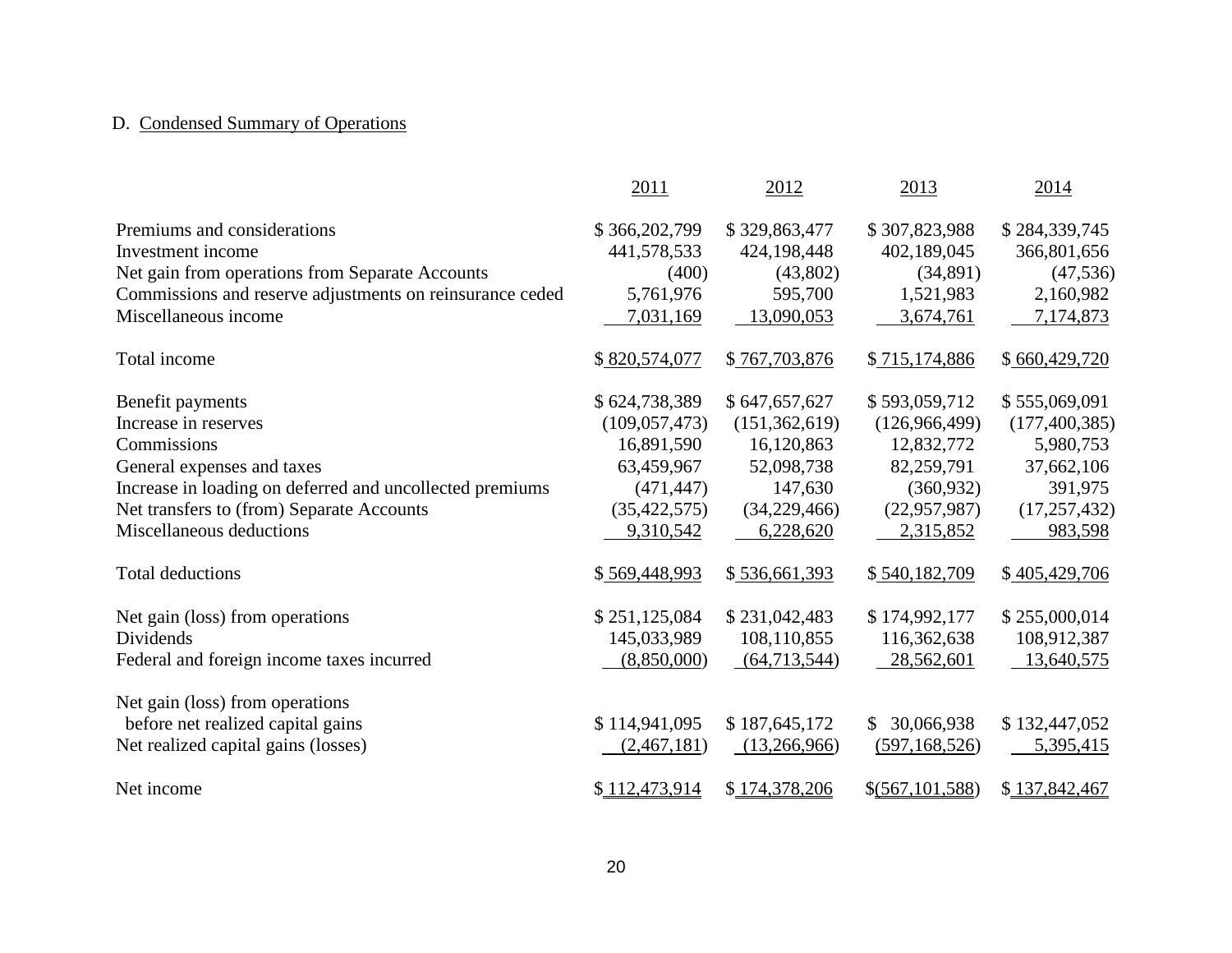# E. Capital and Surplus Account

|                                                               | 2011            | 2012           | 2013            | 2014           |
|---------------------------------------------------------------|-----------------|----------------|-----------------|----------------|
| Capital and surplus, December 31, prior year                  | \$567,221,062   | \$440,182,241  | \$619,563,816   | \$309,226,141  |
| Net income                                                    | \$112,473,914   | \$174,378,206  | \$(567,101,587) | \$137,842,467  |
| Change in net unrealized capital gains (losses)               | (56,366,945)    | 84,658,270     | 819,751,378     |                |
| Change in net deferred income tax                             | (32, 842, 383)  | (50, 991, 032) | 67,111,809      | (27, 542, 414) |
| Change in non-admitted assets and related items               | (3,904,905)     | 65,525,896     | (38,875,403)    | 63,032,589     |
| Change in liability for reinsurance in unauthorized companies | 12,184          | 388,544        | 8,354           | 13,387         |
| Change in asset valuation reserve                             | (10, 267, 686)  | (32,890,309)   | 18,055,676      | (7,236,835)    |
| Surplus (contributed to), withdrawn from                      |                 |                |                 |                |
| Separate Accounts during period                               | 0               | (1,400)        |                 | 120,047        |
| Other changes in surplus in Separate Accounts statement       |                 | 1,400          |                 | (120, 047)     |
| Cumulative effect of changes in accounting principles         | 0               | $\theta$       | (40,700,000)    |                |
| Surplus adjustments:                                          |                 |                |                 |                |
| Paid in                                                       |                 | $\theta$       | 238,075,417     | 15,312,156     |
| Dividends to stockholders                                     | (56,000,000)    | (43,500,000)   | (898, 664, 885) |                |
| <b>Additional Minimum Liability on Pension Plans</b>          | (42, 164, 000)  | (18, 188, 000) | 92,001,567      |                |
| <b>Additional Deferred Tax Assets Admitted</b>                | (32, 439, 000)  |                |                 |                |
| Change in Deferred Premium Methodology                        | (5,540,000)     |                |                 | $\theta$       |
| Net change in capital and surplus for the year                | \$(127,038,821) | \$179,381,575  | \$(310,337,674) | \$181,421,350  |
| Capital and surplus, December 31, current year                | \$440,182,241   | \$619,563,816  | \$309,226,142   | \$490,647,491  |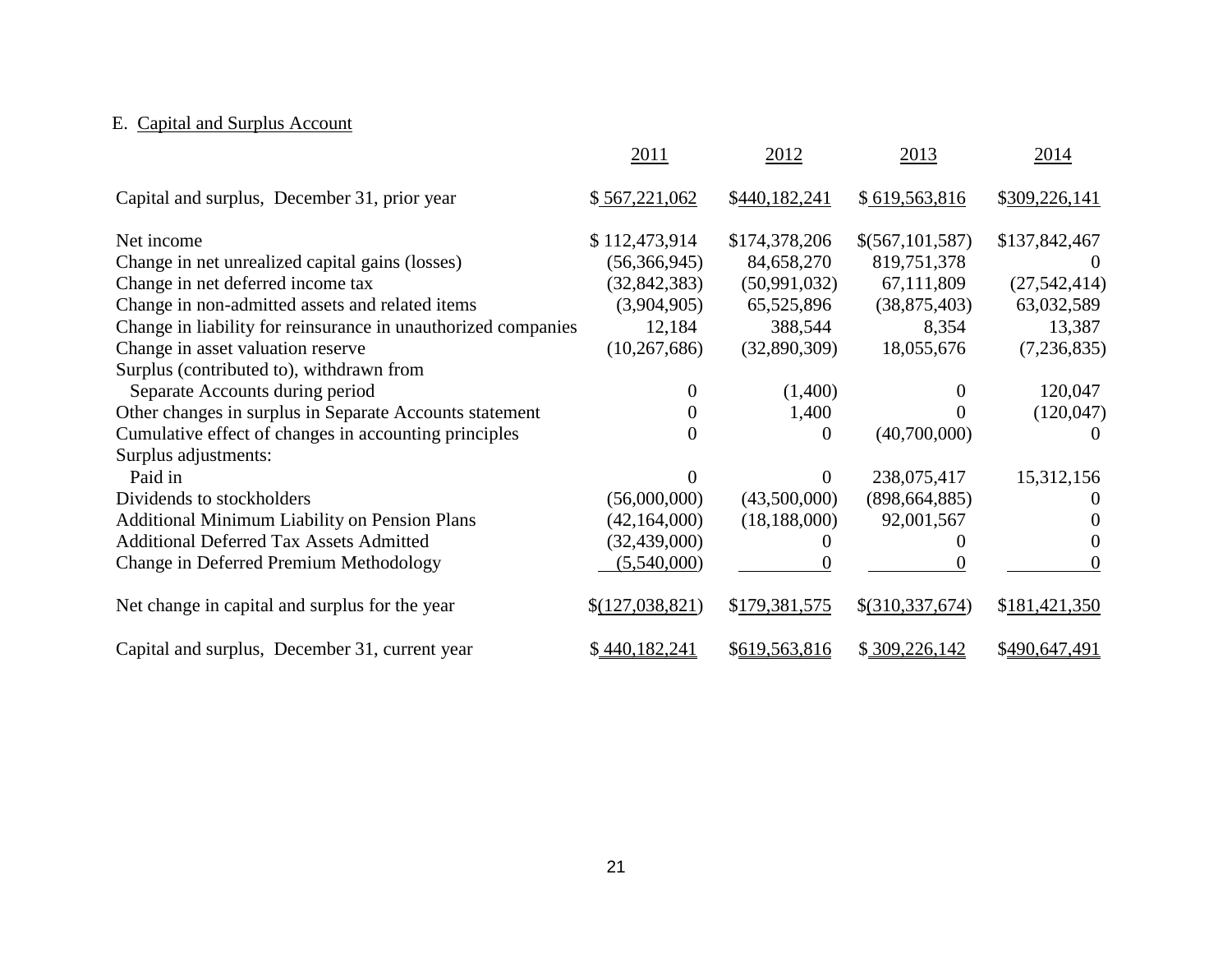Respectfully submitted,

 $\frac{|S|}{|S|}$ 

 $\overline{a}$ 

 Mary B. Packard CPA, CFE Insurance Examiner INS Regulatory Insurance Services, Inc.

## COUNTY OF NEW YORK ) STATE OF NEW YORK ) )SS:

COUNTY OF NEW YORK )<br><u>Mary B. Packard</u>, being duly sworn, deposes and says that the foregoing report, subscribed by her, is true to the best of her knowledge and belief.

> $\frac{|s|}{s}$ Mary B. Packard

Subscribed and sworn to before me

this day of